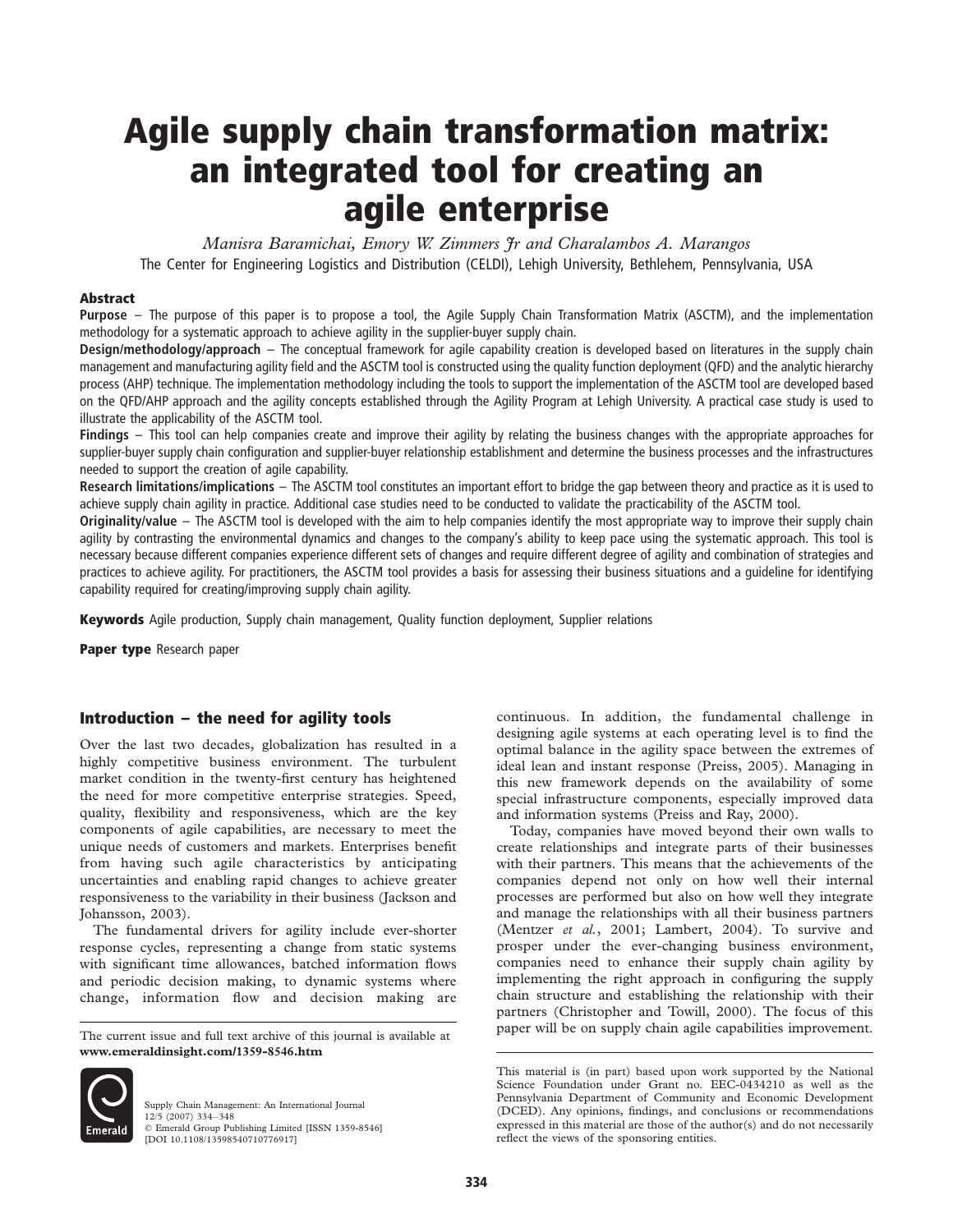# Literature review – supply chain agility

The meaning and the benefit of agility in supply chains are generally acknowledged. The concept of agility as a business strategy was presented by Dove (1996) as the enterprise's ability to thrive in a continuously changing and unpredictable business environment. An agile enterprise has designed its organization, processes and products in such a way that it can respond to changes appropriately within a useful time frame. This concept was refined by Naylor et al. (1999) with a major focus on agility in supply chains. They provided the distinction between lean and agile supply chains by defining "agility" as using market knowledge and a virtual corporation to explore profitable opportunities in a volatile marketplace and "lean" as developing a value stream that eliminates all waste within the supply chain. Christopher (2000) and Hoek (2001) extended the definition of agility into a wider business context by relating agility in supply chains to both the enterprises' processes and the interfaces between those processes and the market. Companies that focus on agility are market-sensitive and will profit by exploiting their supply chains to rapidly and cost effectively respond to unpredictable changes.

The empirical research on how an organization can achieve supply chain agility can be found in Hoek et al.  $(2001)$ , Swafford (2003) and Braunscheidel (2005). Hoek et al. (2001) investigated supply chain agility of the companies in Europe and introduced a preliminary framework for creating an agile supply chain. Swafford (2003) undertook an empirically driven study and identified flexibility as a critical factor for determining and influencing companies' supply chain agility. Braunscheidel (2005) conducted a survey study to investigate the antecedents of supply chain agility.

Although the research on supply chain agility mentioned above attempts to establish awareness on the relevance and potential of supply chain agility, none of the work suggests how to achieve supply chain agility in practice. Research focusing on finding the way to approach agility is mostly related to manufacturing and mainly provides only the general guidelines to approach agility without supporting tools and techniques. Such tools and techniques are particularly important because there are no formulae for agility creation. Different companies experience different sets of changes and require different degrees of agility and combinations of strategies and practices to achieve agility (Goldman et al., 1994).

We propose to fill the limitation above by introducing the QFD-based tool, Agile Supply Chain Transformation Matrix (ASCTM), and the implementation methodology to help companies improve agility based on the evaluation and analysis of their business environment, capabilities, and performances. This tool can help companies identify the most appropriate way (from an existing pool of approaches) to improve their supply chain agile capabilities (by focusing the analysis on the purchasing processes) by finding the balance point between the need for adaptation through the long-term collaborative relationship with agile suppliers and the flexibility/adaptiveness the buying company could gain through flexible and loss-coupling relationships. The application of the tool in practice is investigated through a case study with a plastic manufacturing company.

To put our model in the proper perspective, we propose the following definition for an agile supply chain:

Supply Chain Management: An International Journal

Volume 12 · Number 5 · 2007 · 334–348

An agile supply chain is an integration of business partners to enable new competencies in order to respond to rapidly changing, continually fragmenting markets. The key enablers of the agile supply chain are the dynamics of structures and relationship configuration, the end-to-end visibility of information, and the event-driven and event-based management. An agile supply chain is a key enabler for an enterprise's agility.

# Theoretical foundation for model development

In this section, we will describe the theoretical foundations that are used as a basis for developing and implementing the ASCTM tool.

## Agile supply chain creation

One of the key performance enhancements for agility is the integration of relationships with business partners in the supply chain (Preiss et al., 1996). The supplier-buyer relationship can take many forms, ranging from ad hoc, where the relationship does not go beyond traditional customer-buyer interaction, to a long-term collaboration where the relationship is extended at a strategic level between interdependent partners (Webster, 1992; Mohr and Nevin, 1990; Bititci et al., 2005). Despite a number of researchers suggesting that companies can enhance their agility by capitalizing on their suppliers' agile capabilities through long-term, collaborative relationships (Peck and Jüttner, 2000; Scott and Westbrook, 1991), there are some arguments that a tight relationship with one supplier may prevent a supply chain design from being adaptive and flexible (Rich and Hines, 1997; Jordan and Michel, 2000). Hoek (2001) states that for an electronic supply chain whose structure is extremely dynamic, enterprises need to form a chain that can rotate and re-link as needed to quickly bring available resources in contact and terminate relationships after achieving a specific objective.

Therefore, we assert that the agile supply chain can be created by establishing long-term collaborative relationships with a group of agile suppliers or adapting the supply chain structures and relationships quickly and efficiently, or implementing both approaches concurrently to cope with unpredictable changes.

Our assertion is further substantiated by two complementary strategies, an "extended enterprise" and a "virtual enterprise." The similarity in both strategies lies in the fact that they pursue enterprise partnership in order to achieve business success in a very competitive and volatile environment. Their major difference lies in the temporary or dynamic nature of one versus the relative stability of the other (Brown and Zhang, 1999). The decision whether to maintain a long-term collaborative relationships with a group of agile suppliers or to adapt the supply chain structures and relationships quickly depends on the characteristics and the types of the changes that are likely to be faced by the companies and our model accommodates this selection.

## The quality function deployment (QFD)

The QFD is applied to develop the ASCTM tool. It is a quality system originated in Japan in the late 1960s from the work of Dr Mizuno and Dr Akoa (Akoa, 1990; Mizuno and Akoa, 1994) and has been traditionally employed for developing new products as it provides a method for translating customer requirements into appropriate functional requirements at each stage of product development and production. Recently, a modern QFD that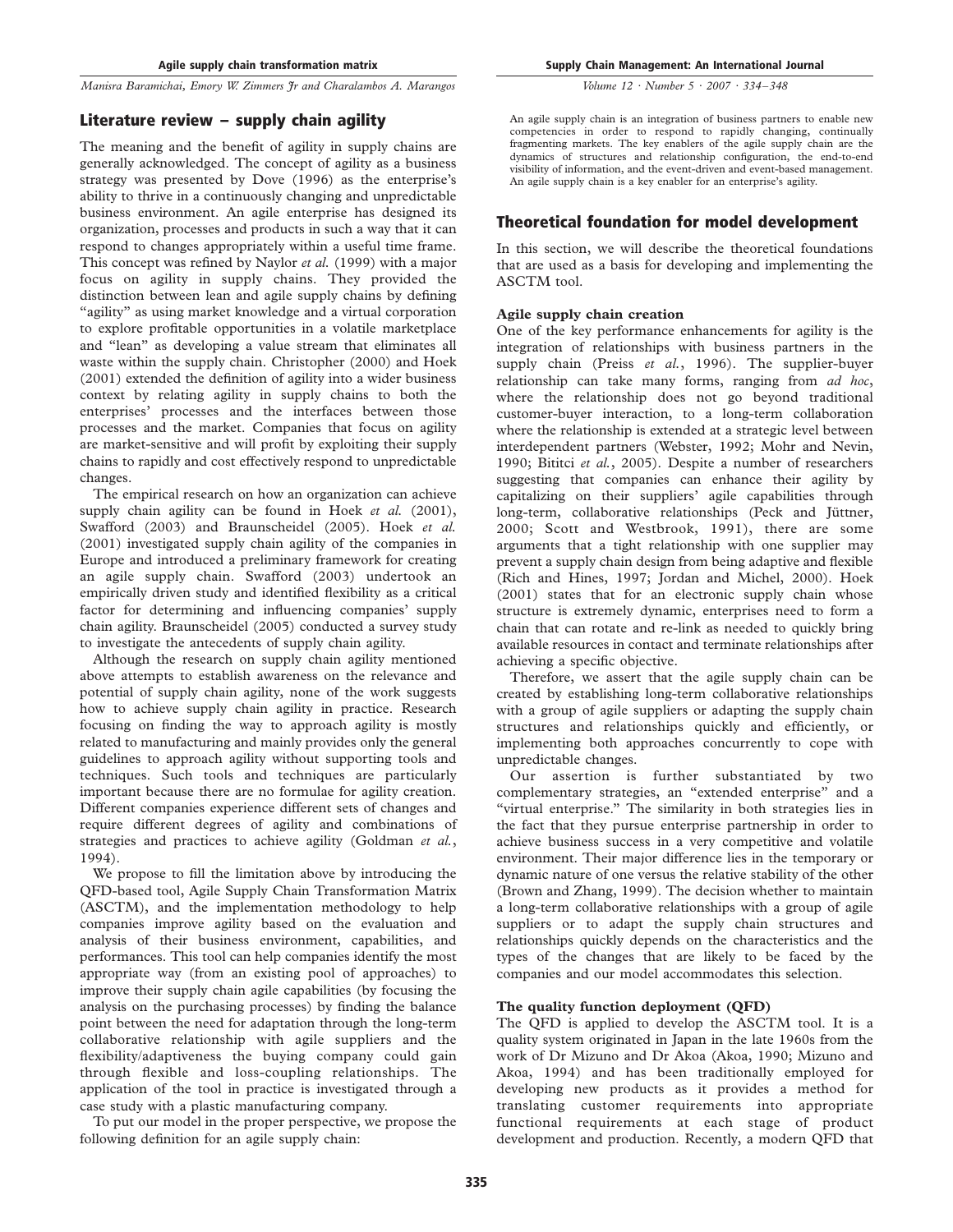offers a better way to perform an analysis (Zultner, 1995) was developed with the major improvements on the quantitative method used to establish the metrics and prioritize the alternatives. Instead of relying on the ordinal scale, the analytical hierarchy process (AHP), which is the simplest prioritization method that provides accurate and reliable results on a ratio scale (Zultner, 2005), is utilized. Using this new approach, the modern QFD has been applied successfully for solving problems in several areas including business process redesign and organizational improvement. Figure  $1$  – The QFD matrix, displays the house of quality, which is the model used in QFD analysis. We will reference this model throughout the rest of this work.

The sequential procedure for understanding the general hierarchic structure and establishing the priority ratios in AHP is explained as:

- . Define the problem and structure the model by relating the factors and alternatives in hierarchy.
- . Construct a pair-wise comparison matrix for all factors in all hierarchy levels by comparing pairs of factors with respect to a criterion in the superior level.
- . Use hierarchical synthesis to calculate the priority of each criterion in terms of its contribution to achieving your goal.
- . Evaluate the consistency of the entire hierarchy, theoretically  $\leq 0.1$  (Satty, 2001).

#### Classification of changes in purchasing requirements

The unpredictable business environment can disturb and cause changes to any supply chain segments such as purchasing, manufacturing and distribution (Jackson and Johansson, 2003; IDC, 2002) and these changes necessitate a company to search for new ways to improve its agile capabilities in order to maintain its competitive advantage (Sharifi and Zhang, 2001). However, since the least useful kind of agility is excessive capabilities for changes that are in the wrong area, in other words, agility that companies never need (Goronson, 1999), assessing the company's business environment and identifying the likely changes and the impact of these changes on each supply chain segment are essential. This information will help companies determine the right approaches to respond to changes so that they can be in a better position for continued survival and growth. We restrict our discussion to the changes related to the purchasing segment since our focus is on the upstream level of the supply chain.

By extending the study performed by Van der Vorst and Beulens (2002) and Zsidisin et al. (2004), we classify changes

Figure 1 The QFD matrix



that are critical to determining the reliability, predictability and cost-effective supply of materials and components into seven categories as follows:

- 1 *Quality*: changes in supplier's quality standard or variation in the quality of supplied items per time period.
- 2 Design and feature: changes or variation in the design of an item acquired from supplier.
- 3 Volume and quantity: increase/decrease or variation in a supplier's order quantity.
- 4 Supply lead time: reduction or variation of the order leadtime.
- 5 Supply availability: unexpected disruption of a supplier or shortage of an item in the market.
- 6 Supply cost: cost reduction or market price increase of an item acquired from a supplier.
- 7 Legal: changes in substantive legal status of a purchased item or service.

Besides classifying changes based on the impacted areas, it is also useful to classify changes according to their characteristics. There are changes that are inherent/intrinsic to the normal course of conducting business. These changes can be effectively handled by implementing a proper planning and control strategy. There are other changes that can be attributed to the volatility of the external business environment. These changes are unlikely to be predicted or anticipated in advance and always have a major impact on a company's business as they could suddenly break historical patterns and create new trends. This classification is important because to handle each type of change, suppliers need to have specific expertise and competency.

# The conceptual framework and model development

Before constructing the ASCTM tool, a conceptual framework was developed based on the relevant literature on agility and was reviewed by a group of supply chain managers. This framework was used as a basis for the formation of the ASCTM tool and methodology to help companies make decisions in their pursuit of supply chain agility.

As illustrated in Figure 2, improving supply chain agile capabilities starts with the evaluation and the identification of business environment and changes occurring within the supply chain processes. Then the areas needing attention can be pinpointed by contrasting these environmental dynamics and changes to the company's ability to keep pace, leading to the determination of specific strategies and approaches for change responses. The next stage following the analysis of strategies and approaches is to identify the business practices and infrastructures that help enhance the company's ability to respond to changes.

With reference to the above conceptual framework, we developed the ASCTM tool by employing the quality function deployment (QFD) and the analytic hierarchy process (AHP) technique. Since QFD has been used successfully in product design to relate what needs to be achieved with the ways to achieve it, it should provide a means to ensure that the business dynamic/potential changes are embedded in the process of supply chain configuration. In addition, by employing the AHP approach to prioritize the importance of the potential changes and the appropriateness of the change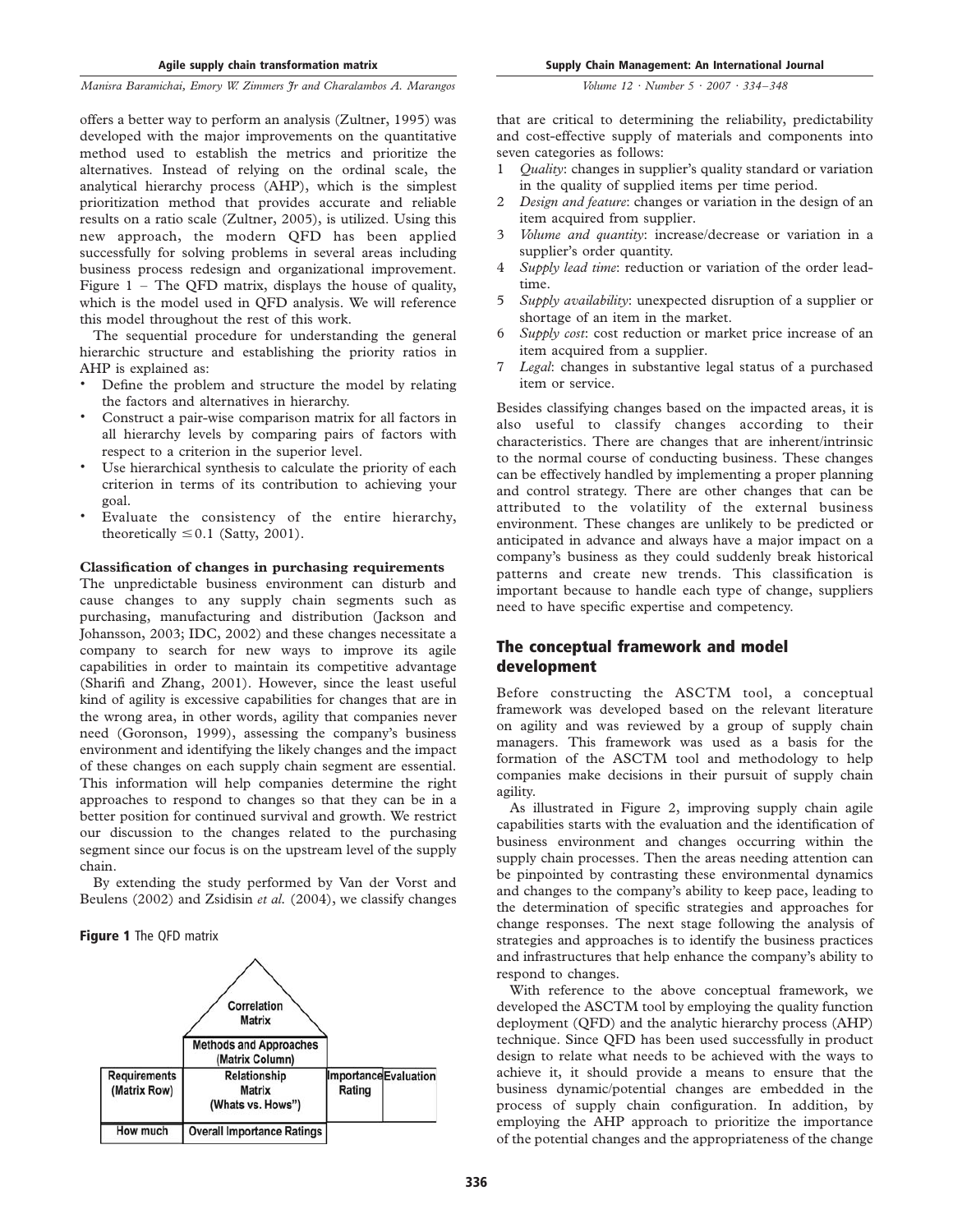Figure 2 The conceptual framework for agile capabilities creation

Volume 12 · Number 5 · 2007 · 334–348



response strategies, the areas that need to be improved can be clearly identified.

There are three phases in the ASCTM tool (Figure 3) consistent with the conceptual framework. In phase 1, the potential changes likely to affect the company are evaluated based on their importance to the current business, leading to the determination of the ways used for accommodating and responding to these changes in phase 2. In phase 3, we identify the business practices and the organizational infrastructure necessary to support the creation of change accommodation/response abilities. To ensure the relevance of the ASCTM tool, it was reviewed by a panel of academic and industry experts in supply chain management

## The tools to support model implementation

To support the implementation of the ASCTM tool and methodology, a number of tools were developed to assist companies in carrying out the processes, which are discussed below.

The comprehensive list of the ways for change accommodation and the key business practices and infrastructure.

To support the determination of the ways for change accommodation and the key business practices and infrastructure, two comprehensive lists were developed based on review of literatures and case studies. The first one (Table I) provides the list of ways for the change accommodation, which were identified and categorized based on the eight domains of change framework proposed by Dove (1996). The second one (Table II) provides the list of business practices and organizational infrastructure necessary for agility creation, which were identified according to Dove's design principles on the system response architecture of reusable modules that can be reconfigured in a scalable framework (Dove, 1996). This list is general and can support the analysis of other products. The application of these two lists will be illustrated through the implementation of the tool in the next section.

#### Agile supply chain portfolio analysis

In this section we introduce the agile supply chain portfolio analysis that we have developed to help companies have a better understanding on the direction of supply chain agility that they should approach (Figure 4). This portfolio classifies the agile supply chain into four categories according to the purchasing objective and the characteristics of the supply market. Companies can use this portfolio to analyze and determine the appropriate strategies for their supply chain partnership and purchasing function by locating themselves in a proper area based on their purchasing objective and the characteristic of the supply market. However, this classification is not conclusive. Many companies may employ a combination of approaches to create agility. The shading in the portfolio indicates the area where the mix strategy might be appropriate. The details related to each type of agile supply chain category are provided in Table III.



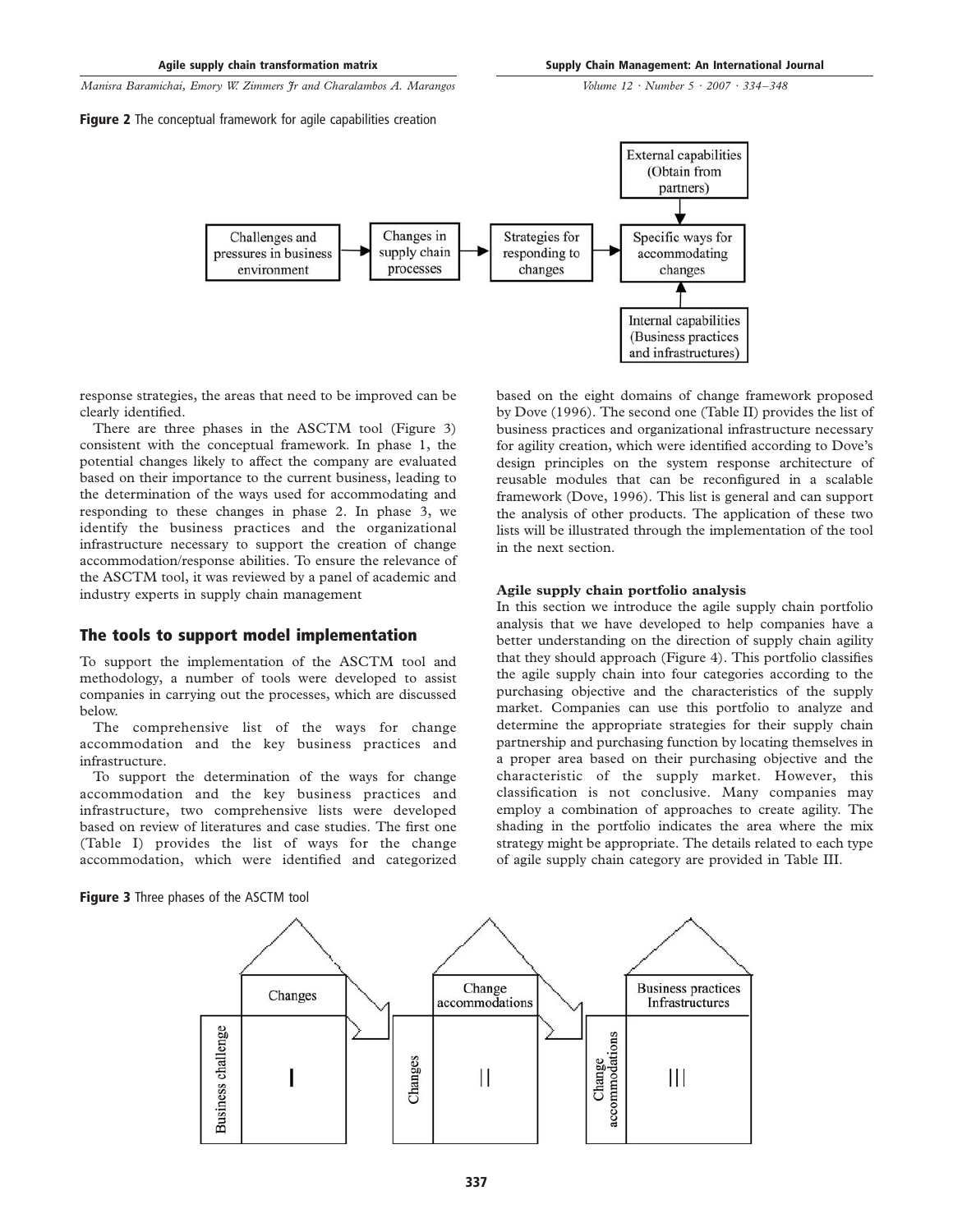Supply Chain Management: An International Journal

Volume 12 · Number 5 · 2007 · 334–348

|  |  |  |  |  | Table I How the changes can be accommodated |
|--|--|--|--|--|---------------------------------------------|
|--|--|--|--|--|---------------------------------------------|

|                                                                                                                  |                                                                                                     | Our contribution                                                                                                                    |  |  |
|------------------------------------------------------------------------------------------------------------------|-----------------------------------------------------------------------------------------------------|-------------------------------------------------------------------------------------------------------------------------------------|--|--|
| Change responses (Dove, 1996)                                                                                    | Supplier unique capabilities                                                                        | Adaptive relationship                                                                                                               |  |  |
| 1. Creation (build something new or remove<br>something completely)                                              | Quickly develop product and process innovation;<br>new design and new operational process           | New relationship established; new contract<br>generated; new supplier/ partner selected;<br>purchasing contract terminated          |  |  |
| 2. Expansion/contraction (quantity and<br>capacity changes)                                                      | Capacity expansion; production quantity increase/<br>decrease; lead-time reduction                  | Second source added to or removed from the<br>network; Increase/decrease magnitude of<br>partnership activity                       |  |  |
| 3. Reconfiguration (reorganizing a set of<br>existing components and their interactive<br>relationship)          | Production and delivery rescheduling; production<br>process reconfiguration                         | Contract contents adjusted; customer assignment<br>rearranged; insource/outsource switching; supplier's<br>responsibilities changed |  |  |
| 4. Addition/subtraction (the addition and the New process implementation<br>removal of some unique capabilities) |                                                                                                     | New supplier (with unique capability) integrated to<br>the team; current suppliers removed from the team                            |  |  |
| 5. Migration (planned fundamental changes,<br>transitions to next generation<br>replacements)                    | Information integration; quality improvement; new<br>performance standard; rules and regulations    | Closer strategic integration; more outsourced design;<br>closer communication integration                                           |  |  |
| 6. Augmentation (incremental improvement<br>of performance factors)                                              | Core competency improvement; faster interaction<br>response                                         | Speed improvement in partnership development and<br>dissolving, supplier integration, communication                                 |  |  |
| 7. Variation (performance time operating<br>surprises from time to time)                                         | Production process; capacity assignment and order<br>delivery flexibility; custom job configuration | Switching customer assignments back and forth<br>among partners                                                                     |  |  |
| 8. Correction (recovery, return to service)                                                                      | Production recovery; expediting production                                                          | Relationship reestablished; replace existing supplier<br>with alternative suppliers                                                 |  |  |

# Implementation of the ASCTM and the methodology

Although the ASCTM tool, the methodology and the supporting tools were developed based on a review of the literature/case studies and reviewed for relevancy by both academic panels and industry practitioners, the validation for its practical applicability is also necessary. However due to the limitation of the time frame involved in implementing the proposed tools, the tool was not completely applied in a single company. We will use this case study to illustrate the implementation of the ASCTM tool.

### Case study introduction

The ASCTM tool has been implemented in a composite medium-size plastics manufacturing company, which we will call "Plastix Corporation". Plastix Corporation offers two major lines of small plastic products, which include automobile parts and premiums (toys, figurines and ornaments) with an average output of 100,000 pieces per month. Between 1997 and 2003, 90 percent of the business for plastic premiums went to only one major customer. However in early 2004, demands from this customer declined sharply as Chinese manufacturers entered the business. Competition from these Chinese manufacturers forced the company to reposition its business to serve more niche markets and develop relationships with several new customers.

The orders placed by these new customers are in small quantities with a wide variety of designs and specifications. This complicates the proper management of materials and sub-components. Currently the company interacts with more than 20 suppliers and purchases more than 100 items. During this business transition, the company required a purchasing system that allowed it to acquire the items it need more quickly and more efficiently.

In this paper, we illustrate the implementation of the ASCTM tool to a product-specific supply chain (the retailing box supply chain). Currently, the company purchases the retailing boxes from local suppliers for different end-item products in various shapes, sizes and materials. After the designs and specifications of the boxes are provided by each end customer, the company decides how these retailing boxes will be acquired and with which supplier the order will be placed to ensure that the retailing boxes are available as needed. The difficulty in managing this item can be attributed to frequent changes in the design, material, specification and quantity required by end customers in each time period.

The implementation of the ASCTM tool in the Plastix Corporation is carried out by a cross-functional team consisting of managers and representatives from purchasing, materials management, engineering, production planning and manufacturing. The information from the existing and the prospective suppliers is also necessary to support the implementation.

### Model implementation steps – phase 1: identifying and prioritizing changes

A QFD matrix is developed to model and relate the business challenges with the possible changes in purchasing requirements. The final deliverable in this phase is the prioritization of the changes according to their importance to the company. The development of this QFD matrix can be outlined as follows:

First, all business challenges and changes related to purchasing requirements are identified and listed in the matrix rows and matrix columns (refer to Figure 1 and Figure 5). Then, the importance ratings of the challenges (the matrix row) and the priority ratios of the changes (the matrix column) are established based on the likelihood of occurrences and the impact on the company's business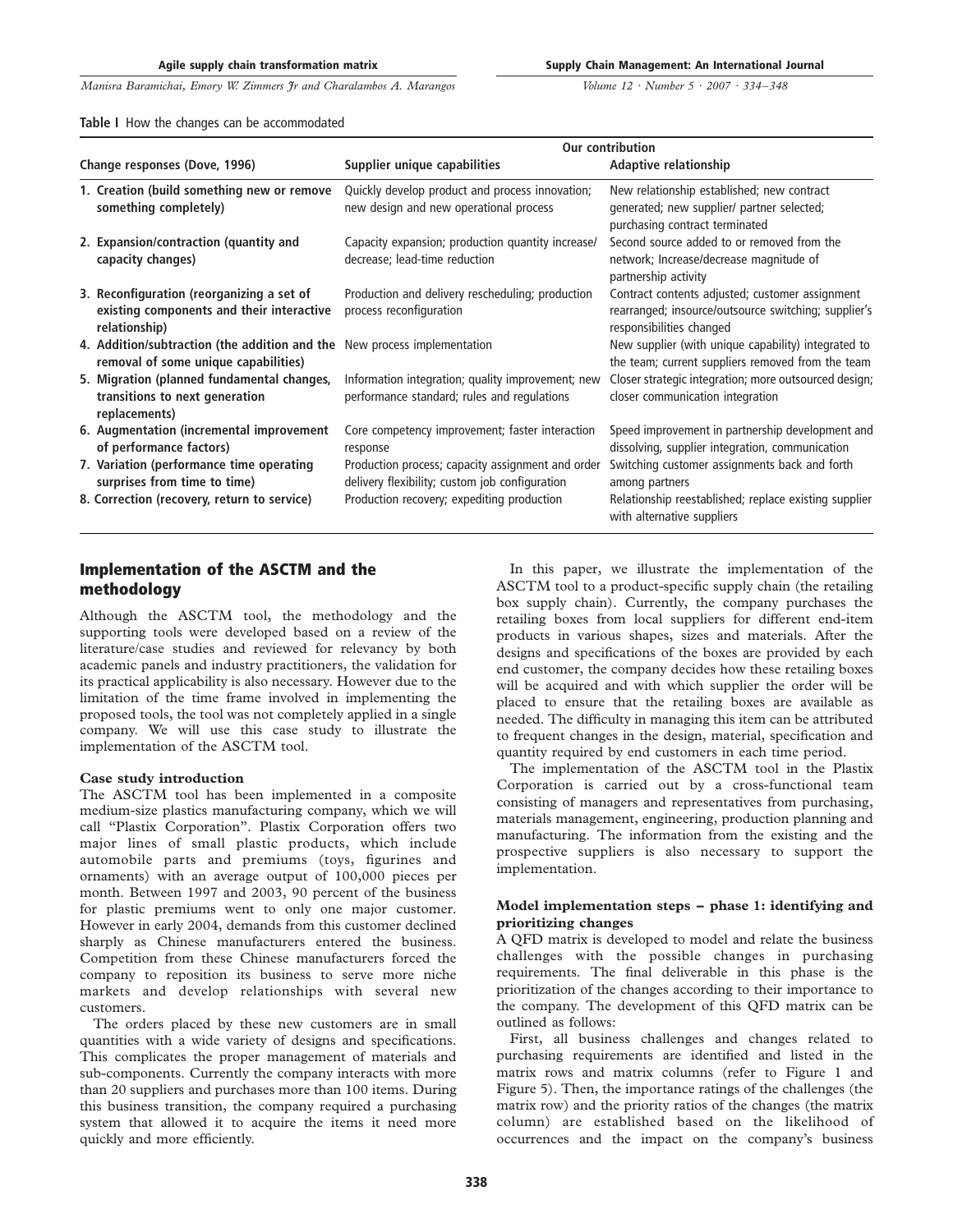Volume 12 · Number 5 · 2007 · 334–348

#### Table II Business practices and organizational infrastructure for agility

| 1. Framework and standards              | (Establishing a framework and standards needed for network configuration)                                                                                                         |
|-----------------------------------------|-----------------------------------------------------------------------------------------------------------------------------------------------------------------------------------|
|                                         | Business process: framework that includes all processes, activities and procedures required to be executed in                                                                     |
|                                         | order to meet the purchasing objective (searching, evaluating, selecting suppliers) under each specific                                                                           |
|                                         | circumstance; Framework that includes all standards, procedures and guidelines for selecting the contract type;                                                                   |
| 2. Encapsulated modularity (system into | Work breakdown responsibilities<br>Business process: specific contract content for each specific type of relationship; Multiple modules of standard                               |
| functional self-sufficient modules)     | practices for the purchasing processes (supplier searching, supplier evaluation, supplier selection, contract                                                                     |
|                                         | generation etc.)                                                                                                                                                                  |
| 3. Facilitated module reuse             | (Establishing modules that are readily reusable and ready for reuse/for reconfiguration purposes, System                                                                          |
|                                         | components that facilitate the reuse of modules)                                                                                                                                  |
|                                         | Business process: templates developed for major purchasing processes                                                                                                              |
|                                         | Knowledge: maintaining historical knowledge and allowing reuse when encountering similar problem                                                                                  |
| 4. Facilitated plug-in compatibility    | (Module that is ready to be plugged into the framework structure without any further modification), (System                                                                       |
|                                         | components that facilitate the module to be plugged into the framework structure without any further<br>modification)                                                             |
|                                         | Technology: standardized system and interface (Web, internet-based communication)                                                                                                 |
|                                         | Knowledge: maintaining a list of pre-qualified suppliers; Maintaining knowledge of historical experience to                                                                       |
|                                         | help expedite the development and implementation process                                                                                                                          |
|                                         | Business process: minimum performance requirements from suppliers; Certified by a third-party organization                                                                        |
|                                         | Social and organizational culture: knowledge sharing with partners; Diversity of business culture                                                                                 |
| 5. Facilitated deferred commitment      | (The decision is made on a just-in-time basis. In other words, the time between making decisions and<br>implementation is reduced)                                                |
|                                         | Social and organizational culture: cross-functional teams; consensus-based decision making; distributed                                                                           |
|                                         | decision making; non-hierarchy decision making                                                                                                                                    |
|                                         | Information/computer technology; real-time information sharing, computer-based decision making                                                                                    |
|                                         | Knowledge: knowledge available at the point of decision making<br>(Identical capability proven ready for reuse with no surprises or unintended consequences) (Diversity available |
| 6. Redundancy and diversity             | in current system, offering configuration options for custom needs)                                                                                                               |
|                                         | Strategy: multiple sources/partners; redundant sources/partners                                                                                                                   |
| 7. Peer-to-peer interfacing             | (Supporting direct communication among people that need to collaborate and eliminating the hierarchy of                                                                           |
|                                         | communication through silo managers)                                                                                                                                              |
|                                         | Physical structure: co-location                                                                                                                                                   |
|                                         | Business process: standardized order approval                                                                                                                                     |
|                                         | Social and organizational culture: cross-functional teams; direct communication both inter- and intra-                                                                            |
|                                         | organization; non-hierarchy decision making                                                                                                                                       |
|                                         | Communication technology: web-based discussion group                                                                                                                              |
| 8. Distributed control and information  | (Information and decision control distributed to the people that need it in the right place at the right time)                                                                    |
|                                         | Social and organizational culture: distributed decision making; non-hierarchy decision making                                                                                     |
|                                         | Information technology: decentralized information system                                                                                                                          |
| 9. Self-organization                    | (Establishing modules and systems that can perform the work, make decisions and change relationships with<br>others)                                                              |
|                                         | Business process: automatic document generation; expert systems for supplier evaluation and selection                                                                             |
| 10. Facilitated scalability             | (Modules or systems that can adjust their size and capacity as needed)                                                                                                            |
|                                         | Social and organizational culture: multi-skill workers; job rotation                                                                                                              |

respectively using the AHP approach. Because of the space considerations, we are detailing the matrix row in Figure 6, while the matrix column is similarly computed.

As shown in Figure 5, by considering the current business condition, the six important challenges and the six possible changes in the purchasing requirements were identified by the team from the Plastix Corporation. The business characteristics governed by frequent changes in demand patterns were given the highest priority since it has affected the company's ability to control its operational performance. The supplier disruption and the emerging of the new technology were given the low priority because the boxes are supplied mainly by the reliable local suppliers and the technology in this field is relatively mature and progressing slowly. For the priority score of each change, the supply unavailability was given the highest priority when considering its impact on the business. The shortage of supply directly affects the company's service level, which in turn deteriorates the customer's retention and reputation. The variation of quantity was given the lowest priority because the company only incurs some extra cost to dispose of unused items in inventory or to acquire the items needed from the spot market.

Second, the relationship matrix within the QFD matrix can now be completed by determining whether or not a business challenge could bring in a change related to the purchasing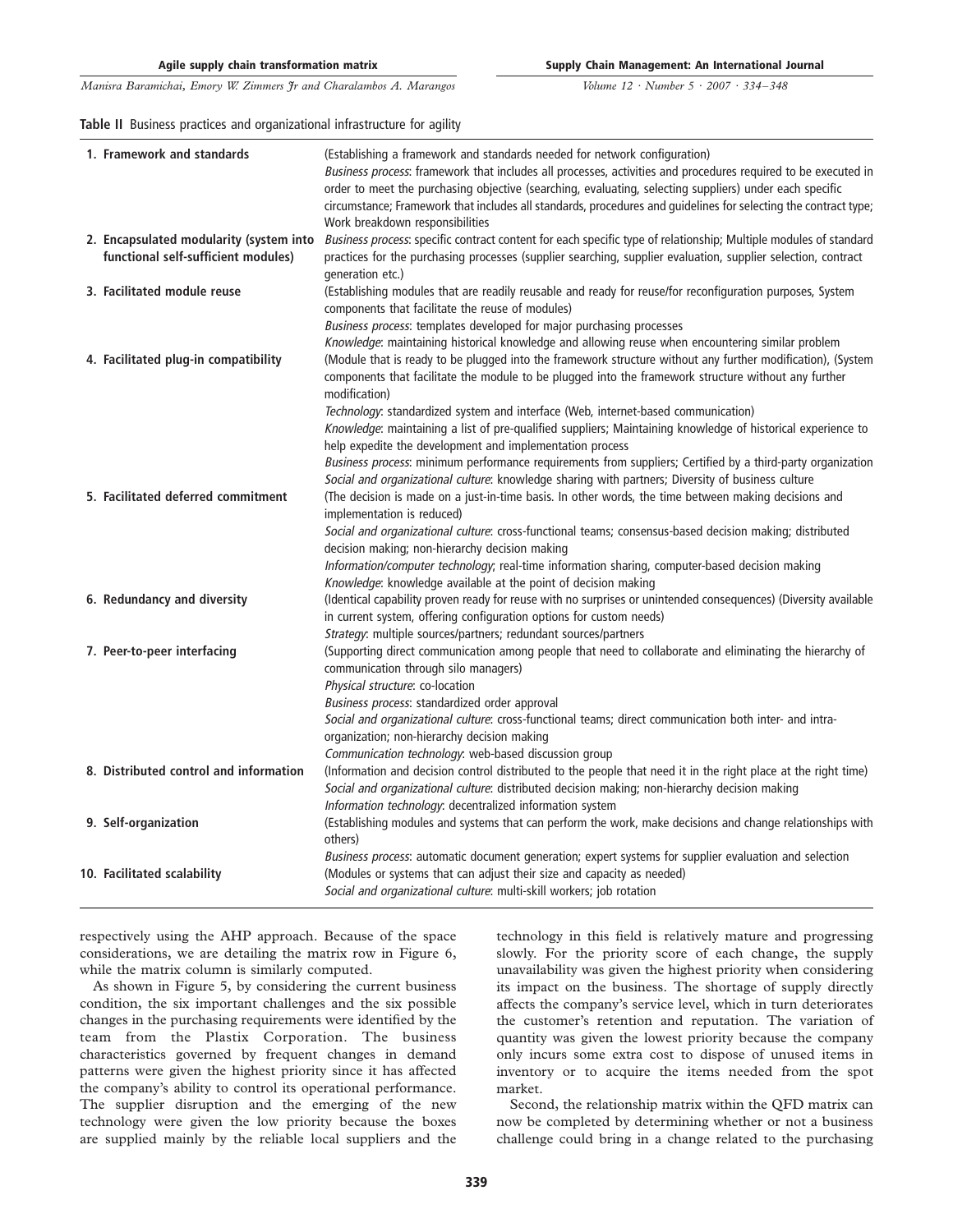Agile supply chain transformation matrix

Supply Chain Management: An International Journal Volume 12 · Number 5 · 2007 · 334–348

Manisra Baramichai, Emory W. Zimmers Jr and Charalambos A. Marangos

Figure 4 Agile supply chain portfolio analysis



requirement. For each pair of challenge and change, if the relationship between them exists, it must be categorized as strong, medium strong, medium, medium weak and weak. The numeric values for these five ratings are determined through pair-wise comparison.

Third, to justify the importance of the change, we consider both the probability of occurrence and the level of impact it creates. The importance scores of each change listed in the matrix columns (Figure 5) are calculated by adding together all the weighted scores within the same column. These weighted scores are obtained by multiplying the score in the cell with the importance rating of the corresponding challenge and the prioritized rating of the corresponding change (Figure 6). Management should review these scores because they detail the area of change that should be a primary concern for future efforts on change response ability development and agility improvement

Fourth, the "roof" in Figure 1, which describes the correlation between changes, is filled by determining whether each pair of changes is complementary  $(+)$  or in conflict  $(-)$ . In this context, complementary means that both changes can occur simultaneously and thus require special attention. For the Plastix Corporation, the correlation matrix in Figure 5 indicates the likelihood of the company to be pressured by both design and quantity variation. In this case, the company may need an additional analysis to make sure that the approaches it uses to handle the design variation can be used adequately to accommodate changes in quantity.

## Model implementation steps – phase 2: identifying the way to accommodate changes through the appropriate mix of approaches for agility creation

With the changes identified in the first phase, the second QFD matrix can be developed to help the company determine the appropriate change response strategies and the ways used for accommodating changes under the proposed strategies. The analysis in this phase begins with identifying the strategies to employ in response to the changes. Knowledge and market intelligence are the keys here. Then, the relationship between the changes and the ways used for accommodating them is examined using the QFD matrix (see Figure 7). The methodology is as follows.

First, appropriate change response strategies are identified for each specific change. The agile supply chain portfolio analysis explained previously can be used to support the strategy selection by considering the purchasing objectives; the source of uncertainties, the characteristics of purchased items, and the characteristic of supply markets (see Table III). In cases that a mix or combination of strategies is necessary to respond to changes, they should be prioritized according to their appropriateness. The hierarchic model for prioritizing the change response strategy based on three factors (implementation cost, applicability ease, and risk) using AHP is illustrated in Figure 8. The hierarchic model can be adapted by other companies to support their decision making process.

In case that a mix or combination of strategies is necessary to respond to changes, they should be prioritized according to their appropriateness. The hierarchic model for prioritizing the change response strategy based on three factors (implementation cost, applicability ease, and risk) using AHP is illustrated in Figure 8. The hierarchic model can be adapted by other companies to support their decision-making process.

Table IV details the change response strategies that have been employed by the Plastix Corporation to respond to the changes in the retailing box purchasing requirements. Appropriate change response strategies for each specific change appear in the strategy column of Figure 7.

As illustrated in Figure 8, in case the Plastix Corporation has to deal with the variation in order quantities, relying on an existing suppliers' change response capability (strategy 1) and adding new suppliers to obtain capacity (strategy 2) were identified as two strategies to be employed for handling the change. Although, the first strategy is more convenient to implement, the second strategy is still necessary due to the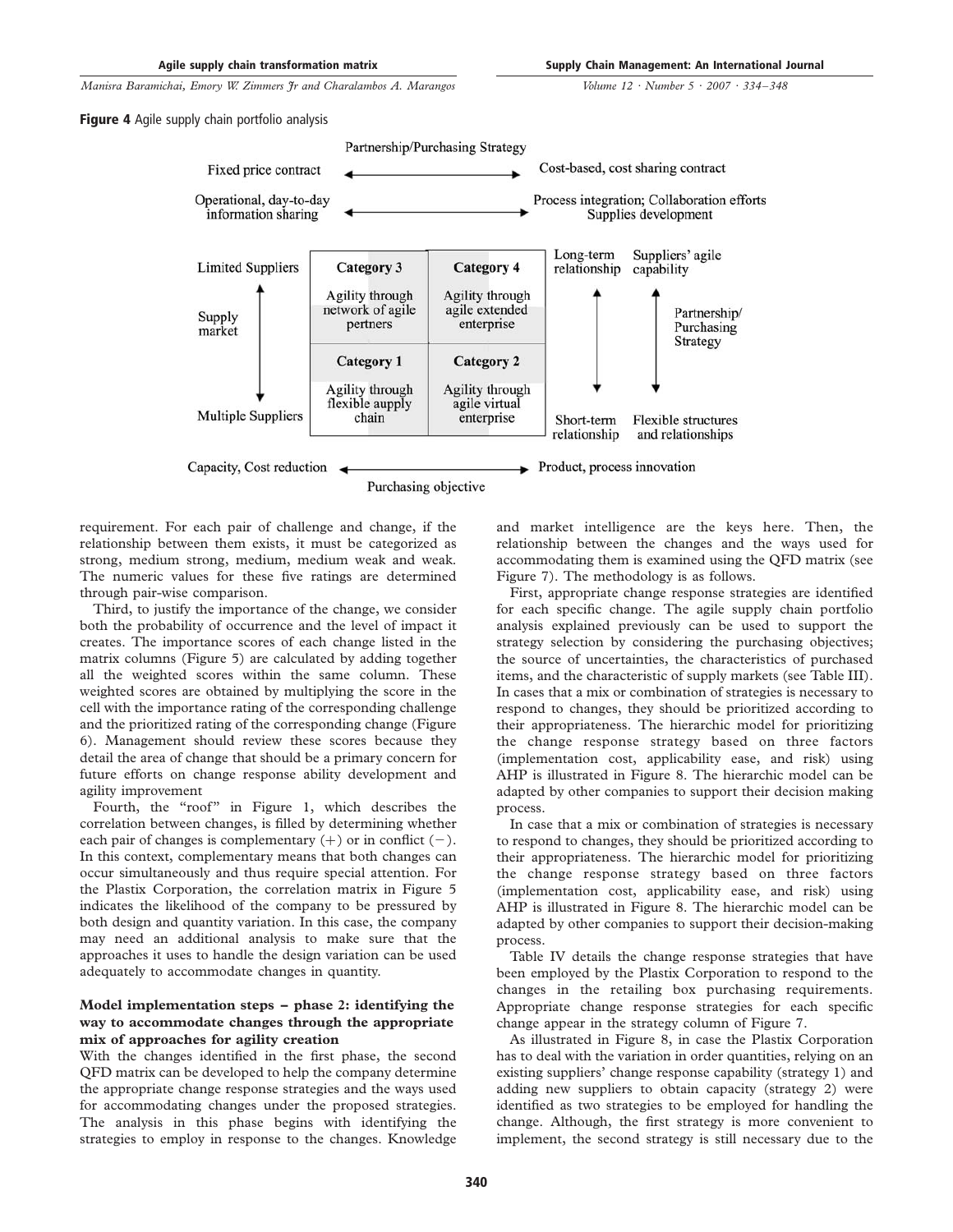|                             | Table III Four classifications of agile supply chain                                                                                                                                                                                                                                                                                                                                                                                                                                        |                                                                                                                                                                                                                                           |                                                                                                                                                                                                                                                     |                                                                                                                                                                                                                                                                                                          |
|-----------------------------|---------------------------------------------------------------------------------------------------------------------------------------------------------------------------------------------------------------------------------------------------------------------------------------------------------------------------------------------------------------------------------------------------------------------------------------------------------------------------------------------|-------------------------------------------------------------------------------------------------------------------------------------------------------------------------------------------------------------------------------------------|-----------------------------------------------------------------------------------------------------------------------------------------------------------------------------------------------------------------------------------------------------|----------------------------------------------------------------------------------------------------------------------------------------------------------------------------------------------------------------------------------------------------------------------------------------------------------|
| <b>Factors</b>              | Agility through the flexible supply chain                                                                                                                                                                                                                                                                                                                                                                                                                                                   | gility through agile virtual enterprise<br>٩                                                                                                                                                                                              | Agility through network of agile partners Agility through agile extended enterprise                                                                                                                                                                 |                                                                                                                                                                                                                                                                                                          |
| Purchasing<br>objectives    | To eliminate non-core processes to obtain<br>capacity, and to reduce cost                                                                                                                                                                                                                                                                                                                                                                                                                   | gain access to a wide range of particular<br>members, while continuing to develop their<br>capabilities and resources offered by other<br>core competencies and retain their own<br>independence<br>익                                     | To obtain capacity, reduce cost, and take<br>advantage of supplier's capabilities and<br>performances to respond to changes in<br>operational level                                                                                                 | skills, competencies, technical knowledge, and<br>advantage of changes and new opportunities<br>To leverage on supplier's unique capabilities,<br>intellectual strengths to respond, and take                                                                                                            |
| uncertainties<br>Source of  | changing needs of customers for the different life cycle and rapidly changing needs<br>The variability of the supply cost and the<br>types of items                                                                                                                                                                                                                                                                                                                                         | The emergence of the new market with short The variability of the customer's requirements The evolving market with unstable design,                                                                                                       | from period to period                                                                                                                                                                                                                               | technology and manufacturing processes                                                                                                                                                                                                                                                                   |
| Characteristic<br>of market | Suppliers can be easily identified and reached identified<br>Many suppliers exist<br>Mature market                                                                                                                                                                                                                                                                                                                                                                                          | The relationship and the switching cost is low Suppliers are geographically located but easily The relationship and the switching cost is high The relationship and the switching cost is high<br>Many suppliers exist<br>Emerging market | Limited numbers of supplier<br>Mature market                                                                                                                                                                                                        | Emerging/growing niche market<br>Limited numbers of supplier                                                                                                                                                                                                                                             |
| of purchased<br>items       | Characteristics Commodity items and standardized products<br>with well structured manufacturing process                                                                                                                                                                                                                                                                                                                                                                                     | A certain group of products or a particular type Customizable products, components, and<br>The relationship and the switching cost is low<br>of service that competes within the niche<br>market                                          | subassembly parts                                                                                                                                                                                                                                   | Innovative products                                                                                                                                                                                                                                                                                      |
| Supply chain<br>structures  | locate and bring the required suppliers into the capabilities<br>Supply chain structures are dynamic and can<br>be quickly established and reconfigured to<br>chain                                                                                                                                                                                                                                                                                                                         | Supply chain structures can be quickly adapted Supply chain structures are relatively<br>The structures are frequently reshaped and<br>and reconfigured to gain excess to new<br>changed to better fit the task at hand                   | on supplier's capability to respond to changes<br>permanent, allowing companies to capitalize<br>on demand patterns                                                                                                                                 | The disbandment can affect the performance<br>Several processes are tightly integrated<br>Supply chain structures are permanent<br>and is difficult to accomplish                                                                                                                                        |
| relationship<br>Type of     | Market exchange relationship with no long<br>Relationship based on short-term contract<br>term commitment                                                                                                                                                                                                                                                                                                                                                                                   | Partnership is defined through mutual/sharing Partnership is clearly defined by contracts<br>Temporary, cooperative partnership<br>benefits                                                                                               | Long-term, cooperative partnership                                                                                                                                                                                                                  | Partnership is defined through mutual benefits<br>Collaborative, Long-term, partnership<br>and joint objectives                                                                                                                                                                                          |
| cooperation<br>Level of     | Coordination occurs mainly during bidding and Partnership relies on telecommunication<br>Operational coordination and monitoring<br>along structured routines, information<br>No joint efforts and cooperation<br>contract negotiation<br>exchanges                                                                                                                                                                                                                                         | Collaborative effort to allocate resources and<br>objectives and strategies without physical<br>competencies in a more effective manner<br>infrastructure to share information on<br>match different capabilities, or core                | workflow, stocking policy, customer's demand,<br>operational information (order assignment,<br>Partnership may require some dedicated<br>inventory level, and, delivery schedule<br>Coordination through sharing detailed<br>resources of suppliers | Collaboration effort to develop mutual core<br>Sharing knowledge and learning and some<br>extent of physical and process integration<br>Collaboration in the design, development,<br>competencies and to create tactical and<br>strategic plans                                                          |
| partnership                 | threshold or purchasing requirements are not declines<br>easily so that a connection can be made with<br>efficiently met. An uncoupling can be done<br>Termination of When cost increases beyond a certain                                                                                                                                                                                                                                                                                  | When the market for the product or service<br>When the opportunity has disappeared<br>integration                                                                                                                                         | When other players offer better performance<br>in terms of product function, cost or service<br>(Normally supplier has a promise of repeat<br>When something adverse happens                                                                        | Б<br>When the company diversifies its market to<br>When the market for the product or service<br>manufacturing, and costing processes<br>different type of product<br>declines                                                                                                                           |
|                             | Distributed authority on supplier selection and Shared value, vision, culture, and goals and<br>help locate new suppliers and electronic data based communications, computer network,<br>Web-based technology to facilitate the bidding and fairness<br>Driving factors Supplier database and internet technology to<br>more beneficial suppliers in a timely manner<br>exchange to expedite the transaction<br>and contract negotiation processes<br>purchasing order release<br>processes | relationship that emphasizes trust, co-density,<br>Telecommunication infrastructure, electronic-<br>Responsibility-based, self-organized workers<br>electronic workspace, and information<br>sharing/ transparency                        | Internet and web-based communication<br>Sharing of operational information<br>Supplier flexibility<br>Flexible contract<br>technology<br>business)                                                                                                  | Collaborative efforts to achieve mutual goals<br>When other players offer better performance<br>Knowledge transfer, process integration and<br>Sharing of operational/strategic information<br>Shared value, vision, culture, and goals<br>Trust-based relationship<br>synchronization<br>and objectives |

Volume 12 · Number 5 · 2007 · 334–348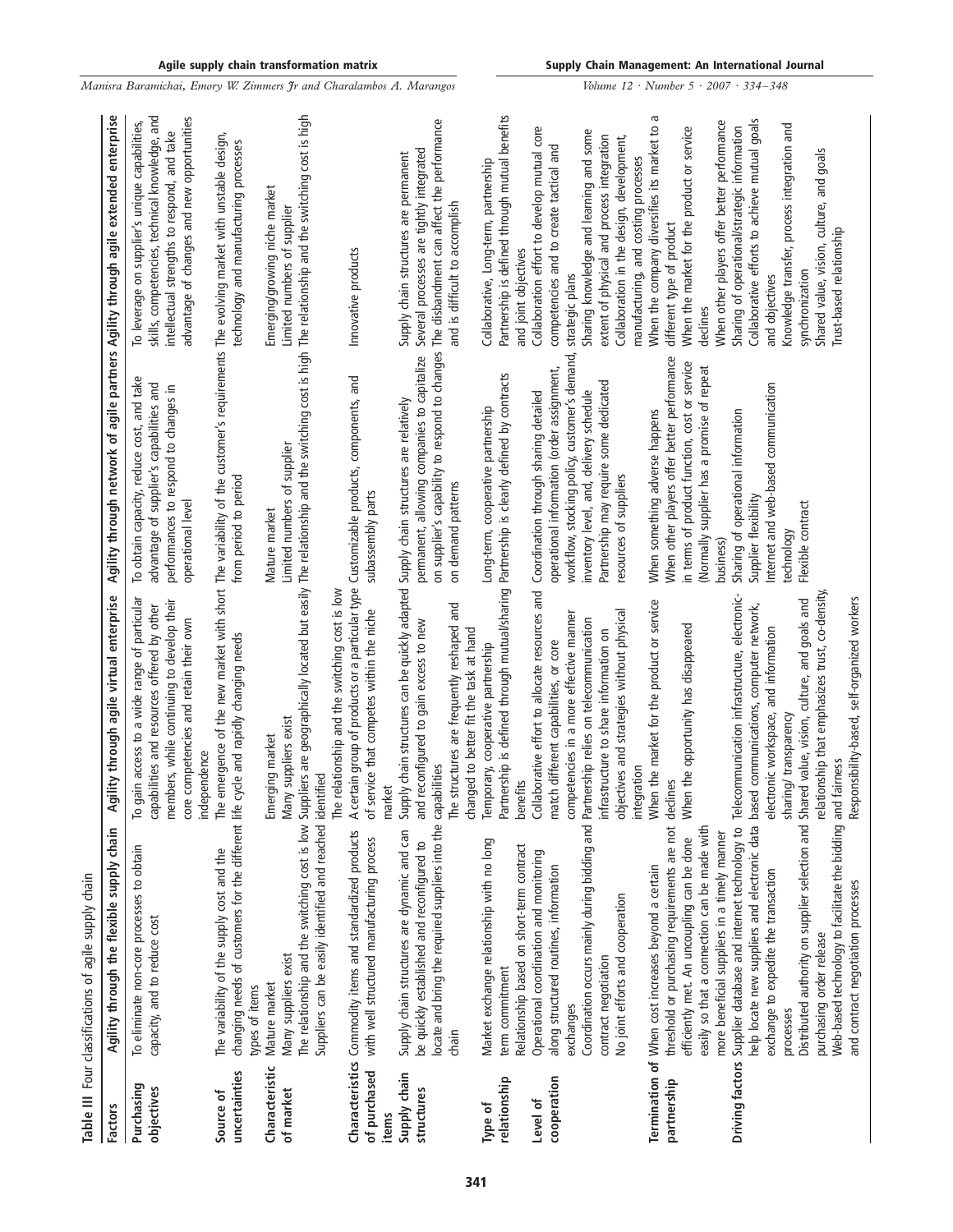Figure 5 Model phase one

|                                    |                   |                     |                                     | t<br>$^{+}$           | $^{+}$         | $^{+}$                          |                             |
|------------------------------------|-------------------|---------------------|-------------------------------------|-----------------------|----------------|---------------------------------|-----------------------------|
|                                    | Importance rating | Variation in design | Unexpected change in product design | Supply Unavailability | Cost reduction | Unexpected increase in quantity | Variation in quantity level |
| Priority ratios of the changes     |                   | 0.065               | 0.167                               | 0.442                 | 0.163          | 0.105                           | 0.059                       |
| Competitor entering business       | 0.111             |                     |                                     |                       | 0.51           |                                 |                             |
| Customizable product               | 0.168             | 0.51                |                                     |                       |                |                                 | 0.51                        |
| New technology introduced          | 0.065             |                     | 0.51                                |                       |                |                                 |                             |
| Global business                    | 0.257             |                     | 0.13                                |                       | 0.13           | 0.51                            |                             |
| Supplier disruption                | 0.028             |                     |                                     | 0.51                  |                |                                 |                             |
| <b>Business Characteristic</b>     | 0.370             | 0.51                |                                     |                       |                |                                 | 0.51                        |
| Importance to the company (Scores) |                   | 0.018               | 0.011                               | 0.006                 | 0.015          | 0.014                           | 0.016                       |
| <b>Scaled importance score</b>     |                   | 1.80                | 1.10                                | 0.60                  | 1.50           | 1.40                            | 1.60                        |

capacity limitation of each supplier. The appropriateness of the first and the second strategy can be attributed to the potential of the existing suppliers to offer flexibility in purchasing quantity adjustment and the availability of suppliers in the market from which the company can acquire the boxes respectively. After applying the AHP model (in Figure 8) to evaluate the relative importance of these two strategies, more priority was given to the first one because it is easier and more cost effective to implement. Therefore, the first strategy should be implemented as the primary strategy, complemented by the second strategy when it is necessary.

Second, the QFD matrix is constructed by listing the changes with the associated strategies in the matrix rows and the ways to accommodate these changes in the matrix columns (Figure 7). The ways to accommodate changes can be identified and classified into two groups according to the change response approaches discussed earlier in the theoretical foundation. The first group consists of the ways that aim toward adaptive and flexible structures and the second group consists of the ways that aim toward the

supplier's agile capabilities. The comprehensive list of the ways for change accommodation (Table I) discussed earlier can be used to support this identification. The importance rating of each change is taken from the overall priority rating score determined in phase 1. However, for the change that requires more than one strategy to handle, the priority score needs to be allocated among all strategies by weighting it with the strategy priority scores determined in the first step to obtain the importance rating score of that change relative to each specific strategy.

Third, the relationship between the changes and the ways to accommodate them is evaluated using numeric values as strong, medium strong, medium, medium weak and weak (Relationship Matrix – Figure 1).

Fourth, the importance score of each way used for accommodating changes is calculated by adding together all the weighted scores in the same column.

Fifth, interrelationships among the ways used for accommodating changes are determined. These can be oneor two-way relationships. For example, if the company can speed up the contract generation process, the new supplier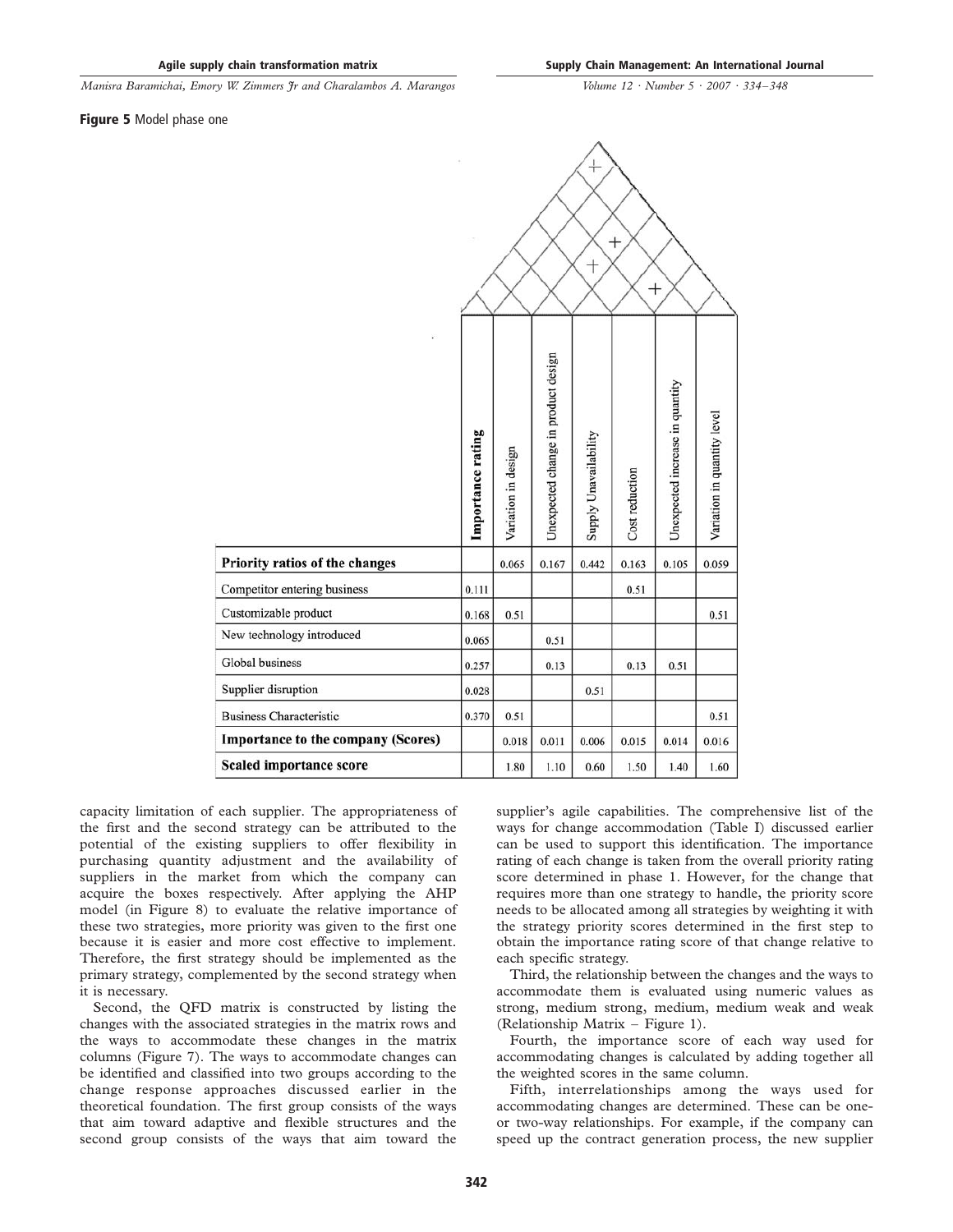#### Figure 6 Prioritizing the likelihood of the business challenge



Glob

0.257

Mass

0.168

Comp

0.111

technology. The priority score or the weight of each challenge and the consistency score is calculated using the mathematical procedure in Satty (2001).

|      | Mass             | Comp           | Dis | Tech | Bus           |
|------|------------------|----------------|-----|------|---------------|
| Glob | 2                | 3              |     | 5    | $\frac{1}{2}$ |
| Mass |                  | $\overline{c}$ | 6   | 4    | 1/3           |
| Comp |                  |                | 5   | 3    | $\frac{1}{4}$ |
| Dis  |                  |                |     | 1/5  | 1/7           |
| Bus  |                  |                |     |      | 1/5           |
|      | Consistency 0.03 |                |     |      |               |

Dis

0.028

Tech

0.065

Bus

0.350

## Figure 7 Model phase two

|                                    |                                  |                  |                       |                        | ⋣                         | ⇉<br>⇉<br>$\ddagger$<br>⇟                 | $\ddagger$                                | $\ddot{+}$                              | $\pm$<br>t          |                                          |                                                     |                                     |                           |
|------------------------------------|----------------------------------|------------------|-----------------------|------------------------|---------------------------|-------------------------------------------|-------------------------------------------|-----------------------------------------|---------------------|------------------------------------------|-----------------------------------------------------|-------------------------------------|---------------------------|
|                                    |                                  |                  |                       |                        |                           |                                           |                                           |                                         |                     |                                          | $+$                                                 |                                     |                           |
|                                    | Change response strategy         | Important rating | New supplier selected | New contract generated | Existing supplier removed | Rescheduling suppliers' assignment        | New supplier integrated for<br>capability | New supplier integrated for<br>capacity | Order consolidation | Supplier's delivery quantity flexibility | Supplier's production quantity<br>increase/decrease | Supplier's custom job configuration | Manufacturing Improvement |
|                                    |                                  |                  |                       |                        |                           | <b>Adaptive and flexible relationship</b> |                                           |                                         |                     |                                          | Suppliers' agile capability                         |                                     |                           |
| Variation in design                | 3                                | 1.70             |                       |                        |                           | 0.51                                      |                                           |                                         |                     | 0.26                                     | 0.13                                                | 0.51                                |                           |
| Variation in quantity              | $\overline{2}$<br>$\overline{4}$ | 0.46<br>1.24     | 0.51                  | 0.13                   |                           |                                           |                                           | 0.51                                    |                     | 0.51                                     | 0.51                                                |                                     |                           |
| Unexpected change in design        | $\mathbf{1}$                     | 1.10             | 0.51                  | 0.51                   | 0.26                      |                                           | 0.51                                      |                                         |                     |                                          |                                                     |                                     |                           |
| Rapid need for cost reduction      | $\overline{4}$                   | 1.40             |                       |                        |                           |                                           |                                           |                                         | 0.06                |                                          |                                                     |                                     | 0.51                      |
|                                    | $\mathbf{1}$                     | 0.51             | 0.51                  | 0.13                   |                           |                                           |                                           | 0.51                                    |                     |                                          |                                                     |                                     |                           |
| Unexpected increase in quantity    | 4                                | 0.99             |                       |                        |                           |                                           |                                           |                                         |                     | 0.51                                     | 0.51                                                |                                     |                           |
|                                    | $\mathbf{1}$                     | 0.31             | 0.51                  | 0.13                   |                           |                                           | 0.51                                      |                                         |                     |                                          |                                                     |                                     |                           |
| Supply unavailability (disruption) | $\overline{\mathbf{3}}$          | 0.39             |                       |                        |                           | 0.513                                     |                                           |                                         |                     | 0.51                                     | 0.51                                                |                                     |                           |
| Importance to company (score)      |                                  |                  | 1.2                   | 0.7                    | 0.3                       | 1.0                                       | 0.7                                       | 0.5                                     | 0.1                 | 0.7                                      | 1.5                                                 | 0.8                                 | 0.7                       |
| <b>Scaled importance score</b>     |                                  |                  | 12                    | $\overline{7}$         | 3                         | 10                                        | 7                                         | 5                                       | 1                   | 17                                       | 15                                                  | 8                                   | 7                         |

## 343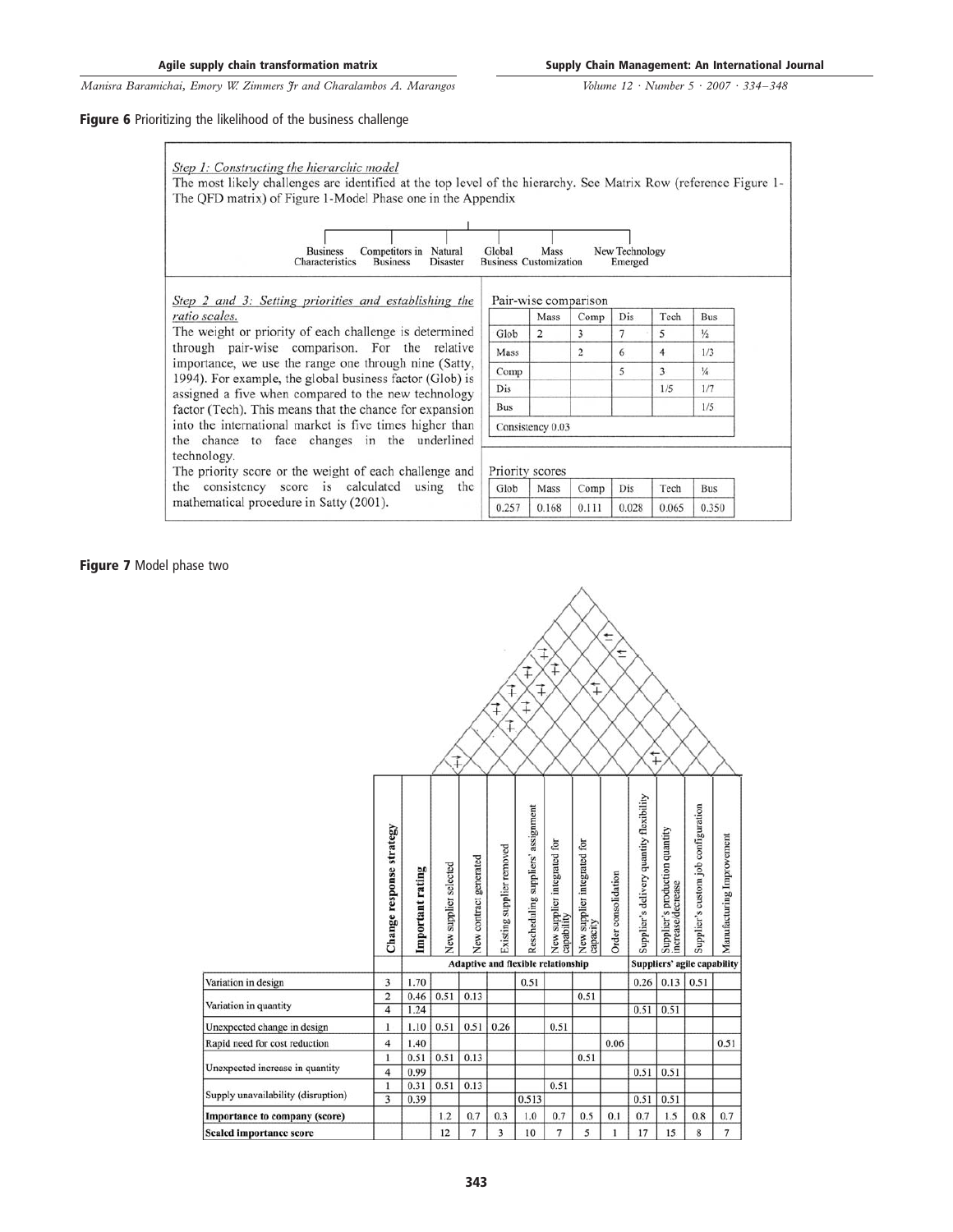Volume 12 · Number 5 · 2007 · 334–348

#### Figure 8 Prioritizing the appropriateness of the change response strategy

| Outcome uncertainty | Implementation cost | Risk | Applicability ease         |
|---------------------|---------------------|------|----------------------------|
|                     |                     |      |                            |
|                     |                     |      |                            |
|                     |                     |      | Adverse selection          |
|                     |                     |      | <b>Limited flexibility</b> |

#### Step 1: Constructing the hierarchic model

The change response strategy appropriateness is identified at the top of the hierarchy. Similar to procedures described in Figure 5 - Prioritizing the likelihood of the business challenge, the next level enumerates the factors (implementation, applicability, risk) that are used to determine the strategy's appropriateness. The risk factors are decomposed into seven sub-factors, 1.adverse selection, 2.dishonesty and opportunism, 3.information vulnerable, 4.knowledge access, 5.limited flexibility, 6.legal and intellectual property, 7.outcome uncertainty (Zsidisin et al., 2004; Spekman and Davis, 2004), but we only use three because the priorities of the other four risk factors are so small with the regard to the other three, that they are of no significance in our calculations.

#### Step 2: Computing factor weight score

Pair-wise comparison is used to compute the weight scores of the three factors in level one.

|                     | Risk Applicability | Priority scores |
|---------------------|--------------------|-----------------|
| Implementation cost | 1/2                | 0.320           |
| <b>Risk</b>         | 1/4                | 0.122           |
| Applicability       |                    | 0.558           |
| Consistency 0.02    |                    |                 |

The weight scores of the risk sub-factors are also pairwise compared and computed.

|                       | Adverse Limited | selection flexibility | Priority scores |
|-----------------------|-----------------|-----------------------|-----------------|
| Outcome uncertainty 1 |                 |                       | 0.443           |
| Adverse selection     |                 |                       | 0.387           |
| Limited Flexibility   |                 |                       | 0.169           |
| Consistency 0.02      |                 |                       |                 |

#### Step 3: Calculate the priority scores

In this case, since the implementation cost and the applicability factors are not further decomposed, the weight scores obtained in step 2 are used as the priority scores. However, for the risk factor, the decomposed sub-factors have to be weighted.

| Weight/Priority scores  |
|-------------------------|
|                         |
|                         |
|                         |
| $0.054 = (0.443*0.122)$ |
| $0.021 = (0.169*0.122)$ |
| $0.047 = (0.387*0.122)$ |
|                         |

## Step 4: Evaluating change response strategies using pair-wise comparison against the factors listed in the hierarchic model

Two strategies, adding a new supplier and relying on existing suppliers were identified as the alternatives to be employed when faced with the variation in order quantities. The appropriateness of these change response strategies is evaluated by pair-wise comparison against the implementation cost and the applicability factor in level one and the risk's sub-factors in level two of the hierarchic model. The scores obtained are weighted by their priority scores (obtained in step 3) and then added up to obtain the strategy's priority score. Our model is customizable so that the priority scores of factors and sub-factors are specific to each company. The results appear in Figure 2- Model Phase Two in the Appendix

|                                | Strategy 1 | Strategy |
|--------------------------------|------------|----------|
| Implementation cost (0.320)    | 0.333      | 0.667    |
| Applicability (0.558)          | 0.5        | 0.5      |
| Risk (0.122)                   | 0.5        | 0.5      |
| Outcome uncertainty (0.054)    | 0.5        | 0.5      |
| Limited flexibility (0.021)    | 0.75       | 0.25     |
| Adverse selection (0.047)      | 0.333      | 0.667    |
| <b>Strategy priority score</b> | 0.444      | 0.556    |

Table IV Examples of change response strategy

| Change response strategy                             | Supply market and purchasing condition                                                           |                                                                                                                       |  |  |  |  |  |  |  |  |  |
|------------------------------------------------------|--------------------------------------------------------------------------------------------------|-----------------------------------------------------------------------------------------------------------------------|--|--|--|--|--|--|--|--|--|
| 1. Replace with new suppliers                        | It is relatively easy and economically feasible to<br>locate the potential suppliers             | Existing suppliers do not have sufficient ability to<br>respond to change and need to be removed from<br>the chain    |  |  |  |  |  |  |  |  |  |
| 2. Add additional suppliers                          |                                                                                                  | New suppliers need to be added to the chain to<br>complement existing suppliers in responding to<br>changes           |  |  |  |  |  |  |  |  |  |
| 3. Rearrange assignments among existing<br>suppliers | It is difficult to locate potential suppliers or it is not<br>cost effective to switch suppliers | After rearranging the customer assignment, the<br>existing suppliers have sufficient ability to respond<br>to changes |  |  |  |  |  |  |  |  |  |
| 4. Rely on supplier's change response<br>capability  |                                                                                                  | Existing suppliers have sufficient ability to respond<br>to change                                                    |  |  |  |  |  |  |  |  |  |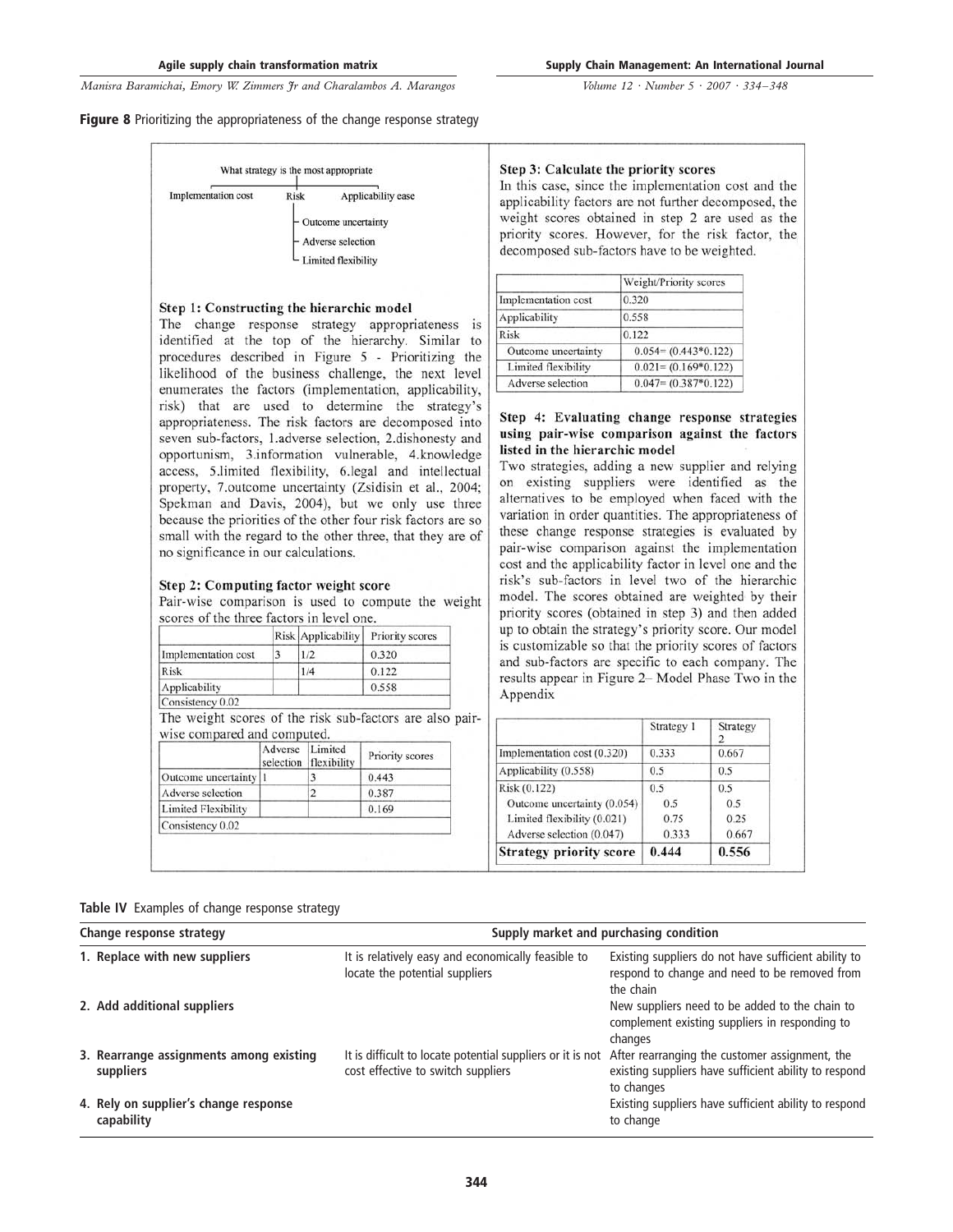#### Agile supply chain transformation matrix

Supply Chain Management: An International Journal

Manisra Baramichai, Emory W. Zimmers Jr and Charalambos A. Marangos

can be integrated to obtain capacity/capability more quickly. An arrow is used to indicate the relationship direction by pointing the head to the way that can be better accomplished with the achievement of that identified at the tail. Negative interrelationships often suggest that tradeoffs may be required.

### Model implementation steps – phase 3: key deployment area analysis

At this point, companies will have specific ideas about the approach they should take to respond to changes. The question is how these change responses can be implemented quickly and properly in order to create and improve its supply chain agility. This necessitates three requirements that a company should consider:

- 1 Ensure that agile suppliers are selected and integrated into the supply chain.
- 2 Ensure that the company has the appropriate level of supplier-buyer integration, sufficient internal infrastructure and a proper relationship to enhance and capitalize on supplier's agile capabilities.
- 3 Ensure that company has sufficient ability to adapt its supply chain structure and relationship to respond to changes quickly and efficiently

For the first consideration, companies need to develop supplier evaluation and selection processes that incorporate criteria for evaluating suppliers based on their agile capabilities, which will be left for future research. In this phase, the focus will be on the second and the third considerations by identifying the business practices and infrastructure that are necessary to support the use of supplier's agile capabilities and the creation of supply chains with adaptable structures and relationships. The methodology is as follows.

First, all necessary practices and infrastructures are identified and organized into two groups, those that support the use of supplier agile capabilities and those that help enhance the creation of the adaptable structures and relationships. For the first group, the identification can be done in a straightforward manner by focusing on the need for the proper relationship and appropriate integration level with each supplier. For the second group, the identification isn't a trivial task since special characteristics are normally required when developing a system to support the reconfiguration and adaptation. We decompose the business practices and organizational infrastructures into six major categories, which include: legal explicit process; communication and computer-based technology; social and organizational culture; partnership strategy; knowledge and information; physical structures.

The list of the business practices and organizational infrastructures in Table II discussed earlier can be used to support the identification. The list provides examples of a set of enabling characteristics for agility creation.

Second, the QFD matrix is constructed by listing the change accommodation approaches in the rows and the business practices and enterprise infrastructures in the columns of the matrix Figure 9. The column for the change accommodation approach priority ratings can be filled with the importance scores determined in phase 2.

In the case of the Plastix Corporation, several brainstorming sessions were held in order to complete the

analysis. In the first few sessions, the team members proposed a large number of business practices and infrastructures which were later eliminated or grouped together yielding those that are most critical as displayed in the columns of the matrix in Figure 9.

Third, the relationship between the change accommodation approaches and the business practices/organizational infrastructures is evaluated by considering the importance of each business practice and infrastructure in supporting the implementation of change accommodation. The five numeric values similar to those used in the first two phases can be applied for evaluating the relationship.

Fourth, the importance score for each business process and infrastructure is calculated as in phase 2. The scores obtained can help companies to identify and prioritize the business practices that need to be reinforced and the infrastructure that needs to be established in order to improve their agility. By explicitly identifying these importance scores, money and other resources can be invested and allocated appropriately to each specific organizational component. In addition, the performance assessment on the company's current ability to accommodate the changes when they occur is also incorporated into the model. This assessment focuses on a balanced response-to-change capability across four metrics; time, cost, robustness, and scope (Dove, 1996).

Fifth, the correlation matrix is completed by determining which business practices and infrastructures support  $(+)$  or conflict  $(-)$  with one another. Since the company may experience some difficulties if its business practices and infrastructures are not consistent, tradeoff analysis should be performed in this case to manage and resolve the conflicts.

## Final recommendations

Based on the information obtained from the ASCTM tool, the Plastix Corporation needs to reposition its purchasing strategy and practices for the retailing box to aim for more adaptability of the supply chain structure and relationship by maintaining only the arm-length relationship with suppliers. The selection of suppliers should be based on cost, quality, and also flexibility in purchasing quantity adjustment. The following suggestions are given to the Plastix Corporation as starting points for agility improvement:

- 1 Reduce the time used for locating and establishing the relationship with new suppliers by:
	- . developing a standard framework and guidelines for supplier selection and contract generation processes;
	- . maintain a list of pre-qualified suppliers; and
	- . increase the use of e-action and e-bidding to reduce communication time.
- 2 Revise the supplier selection strategy to put more weight on supplier's lead-time, responsiveness, and flexibility and negotiate for contracts that allow the adjustment of purchasing quantity.
- 3 Develop standard performances and practices for new suppliers to reduce the time used for integrating them into the supply chain.
- 4 Consider the application of more computer-based systems to help making a decision related to order allocation and scheduling.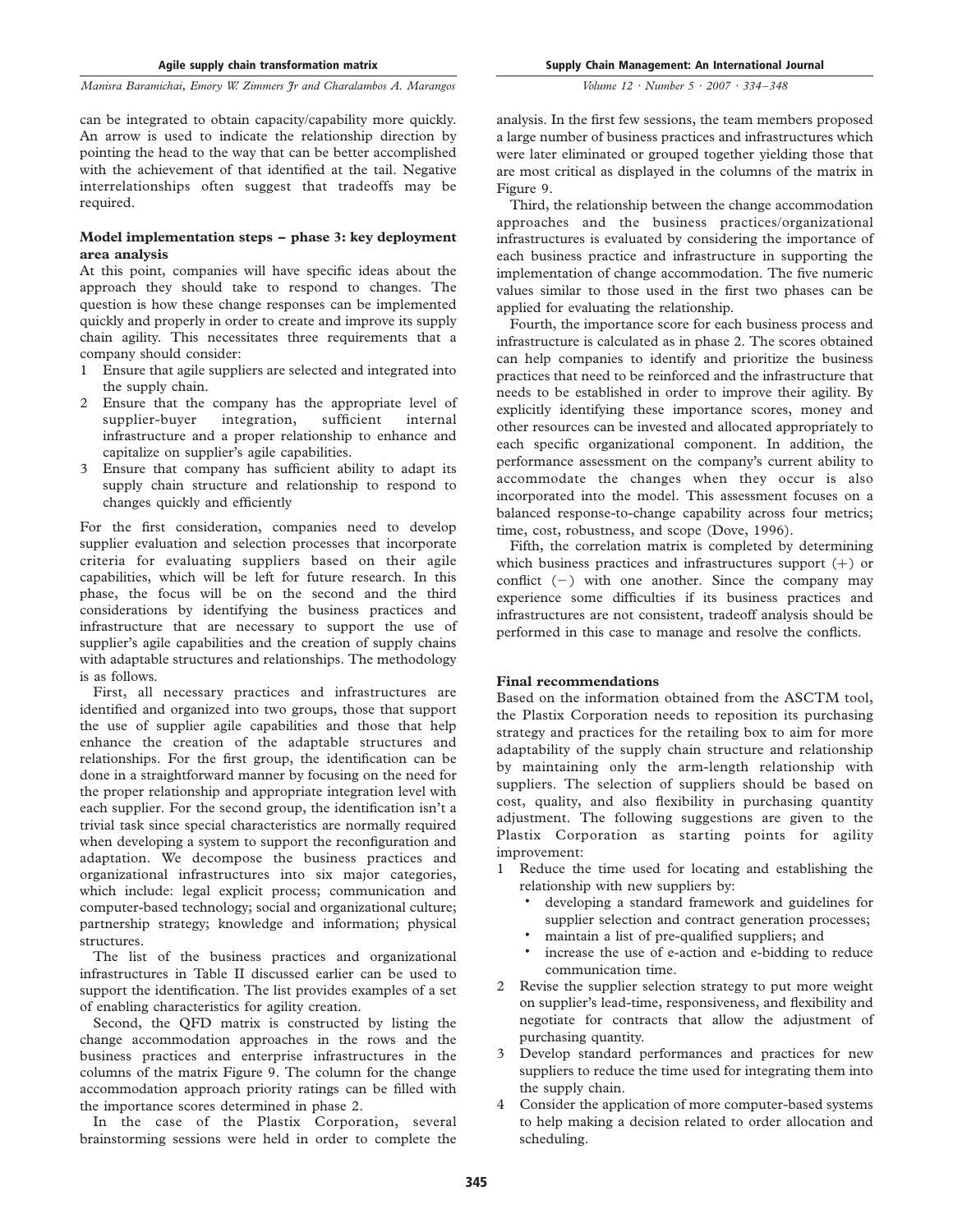Volume 12 · Number 5 · 2007 · 334–348

Figure 9 Model phase three

|                                         |                                                | Business practices and infrastructures |                                                                     |                             |                                                                     |                           |                                            |                                            |                                               |                                       |                                            |                                  |                                                    |                                                       |                   |                                            | Performance<br>Evaluation                    |                                  |                                 |                             |                       |                      |      |                |       |            |                                |  |  |  |
|-----------------------------------------|------------------------------------------------|----------------------------------------|---------------------------------------------------------------------|-----------------------------|---------------------------------------------------------------------|---------------------------|--------------------------------------------|--------------------------------------------|-----------------------------------------------|---------------------------------------|--------------------------------------------|----------------------------------|----------------------------------------------------|-------------------------------------------------------|-------------------|--------------------------------------------|----------------------------------------------|----------------------------------|---------------------------------|-----------------------------|-----------------------|----------------------|------|----------------|-------|------------|--------------------------------|--|--|--|
|                                         |                                                | Importance rating                      | 흐<br>Framework, standard procedures<br>purchasing-related ativities | Adaptable/flexible forecast | Framework, standard guidelines for<br>preparing/making the contract | Work breakdown structures | Multiple modules for purchasing activities | Enforcing minimum performance requirements | Standard for purchased order approval/release | Template used for supplier evaluation | Information is provided to decision makers | Decentralized information system | Computer-based decision support<br>software system | Technology to automate some<br>transactional activity | Multiple supplies | Maintaining list of prequalified suppliers | Maintaining information supplier performance | Maintaining historical knowledge | Operational information sharing | Distributed decision-making | Cross-functional team | Direct communication | Time | Cost           | Scope | Robustness | Adaptability performance Score |  |  |  |
|                                         | The ways to accomodate<br>changes              |                                        | $\overline{2}$<br>3<br>5<br>4<br>1                                  |                             |                                                                     |                           |                                            |                                            |                                               |                                       |                                            |                                  |                                                    |                                                       |                   |                                            |                                              |                                  |                                 |                             |                       |                      |      |                |       |            |                                |  |  |  |
|                                         | New supplier selected                          | 12                                     | 0.51                                                                |                             |                                                                     |                           | $0.26$ 0.26                                | 0.51                                       |                                               | 0.51                                  |                                            |                                  | 0.16                                               | 0.26                                                  |                   | 0.51                                       |                                              |                                  |                                 | 0.26                        | 0.26                  | 0.26                 |      |                |       |            |                                |  |  |  |
|                                         | New contract generated                         | $\overline{7}$                         |                                                                     |                             | 0.51                                                                | 0.26                      | 0.26                                       |                                            | 0.26                                          |                                       |                                            | 0.16                             |                                                    | 0.51                                                  |                   |                                            |                                              |                                  |                                 | 0.26                        |                       | 0.26                 |      |                |       |            |                                |  |  |  |
|                                         | Existing supplier removed                      | 3                                      | 0.26                                                                |                             |                                                                     |                           | 0.13 0.26                                  |                                            |                                               |                                       | 0.26                                       |                                  |                                                    | 0.26                                                  | 0.13              |                                            | 0.51                                         |                                  |                                 | 0.26                        |                       | 0.13                 |      |                |       |            |                                |  |  |  |
|                                         | Rescheduling supplier's assignment             | 10                                     |                                                                     | 0.51                        |                                                                     |                           |                                            | 0.13                                       | 0.26                                          |                                       | 0.26                                       | 0.26                             | 0.51                                               |                                                       | 0.51              |                                            | 0.51                                         | $0.26$ 0.51                      |                                 | 0.13                        |                       | 0.26                 |      |                |       |            |                                |  |  |  |
| Adaptive structures<br>and relationship | New suppliers integrated for new<br>capability | 7                                      | 0.26                                                                |                             | 0.26                                                                | 0.13 0.26                 |                                            | 0.26                                       |                                               | 0.51                                  | 0.26                                       |                                  |                                                    | 0.26                                                  |                   | 0.26                                       |                                              | 0.26                             |                                 |                             | 0.26                  | 0.13                 |      |                |       |            |                                |  |  |  |
|                                         | New suppliers integrated for new<br>capacity   | 5                                      | 0.26                                                                | 0.26                        | 0.26                                                                |                           | 0.13 0.26                                  | 0.26                                       |                                               | 0.26                                  | 0.26                                       |                                  | 0.26                                               | 0.26                                                  |                   | 0.51                                       |                                              | 0.26                             | $0.51$ 0.26                     |                             |                       | 0.26                 |      |                |       |            |                                |  |  |  |
|                                         | Order consolidation                            | $\mathbf{1}$                           |                                                                     |                             |                                                                     |                           |                                            |                                            | 0.13                                          |                                       | 0.26                                       | 0.26                             | 0.26                                               |                                                       |                   |                                            | 0.51                                         |                                  | 0.26                            |                             |                       |                      |      |                |       |            |                                |  |  |  |
|                                         | Quantity delivery flexibility                  | 17                                     | 0.26                                                                | 0.51                        | 0.13                                                                |                           |                                            |                                            | 0.13                                          |                                       | 0.26                                       | 0.26                             | 0.51                                               | 0.26                                                  | 0.26              |                                            | 0.51                                         |                                  | 0.26                            | 0.13                        |                       | 0.13                 |      |                |       |            |                                |  |  |  |
|                                         | Production capacity expansion                  | 15                                     | 0.26                                                                | 0.51                        | 0.13                                                                |                           |                                            |                                            | 0.13                                          |                                       | 0.26                                       | 0.26                             | 0.26                                               | 0.26                                                  |                   |                                            | 0.51                                         |                                  |                                 | $0.26$ 0.13                 |                       | 0.13                 |      | Not applicable |       |            |                                |  |  |  |
| Supplier's agile<br>performance         | Customizable and configuration<br>product      | 8                                      | 0.26                                                                |                             | 0.13                                                                |                           | 0.13                                       |                                            |                                               |                                       | 0.26                                       | 0.26                             |                                                    |                                                       |                   |                                            |                                              |                                  |                                 |                             | 0.26                  | 0.26                 |      |                |       |            |                                |  |  |  |
|                                         | Manufacturing improvement                      | $\overline{7}$                         |                                                                     |                             |                                                                     |                           |                                            |                                            |                                               |                                       | 0.26                                       |                                  |                                                    |                                                       |                   |                                            | 0.26                                         | 0.51                             |                                 |                             | 0.51                  | 0.26                 |      |                |       |            |                                |  |  |  |
| Importance to the company               |                                                |                                        | 20                                                                  | 23                          | 12                                                                  | $\overline{7}$            | 10                                         | 11                                         | 14                                            | 11                                    | 19                                         | 14                               | 21                                                 | 12                                                    | 10                | 10                                         | 26                                           | 9                                | 16                              | 12                          | 11                    | 16                   |      |                |       |            |                                |  |  |  |

# Conclusions and areas for further study

We have provided a model, the Agile Supply Chain Transformation Matrix, and the implementation methodology necessary for a systematic approach to achieve agility in the supplier-buyer supply chain. Due to changes in the business environment taking place more and more rapidly these days, many companies need to improve their agility continuously. There is however, an overall lack of understanding as to how this might be achieved and what tools /methodology/ techniques can be used in practice. A comprehensive methodology, tool, and technique to help companies improve agility are needed in industry. The methodology and the ASCTM tool proposed in this paper, though it still needs to be fully developed and validated,

constitutes an important effort to bridge the gap between theory and practice. For practitioners, the proposed methodology and tool provides a basis for assessing their business situations and a guideline for recognizing capabilities required for improving supply chain agility.

Further studies will extend the applicability of our tool as follows:

- . The model limits the analysis to only the change response capabilities and does not explicitly address the company's ability to recognize the changes. Further development is needed to incorporate this additional capability.
- . Additional case studies need to be conducted with additional companies to test and validate the practicality of the model.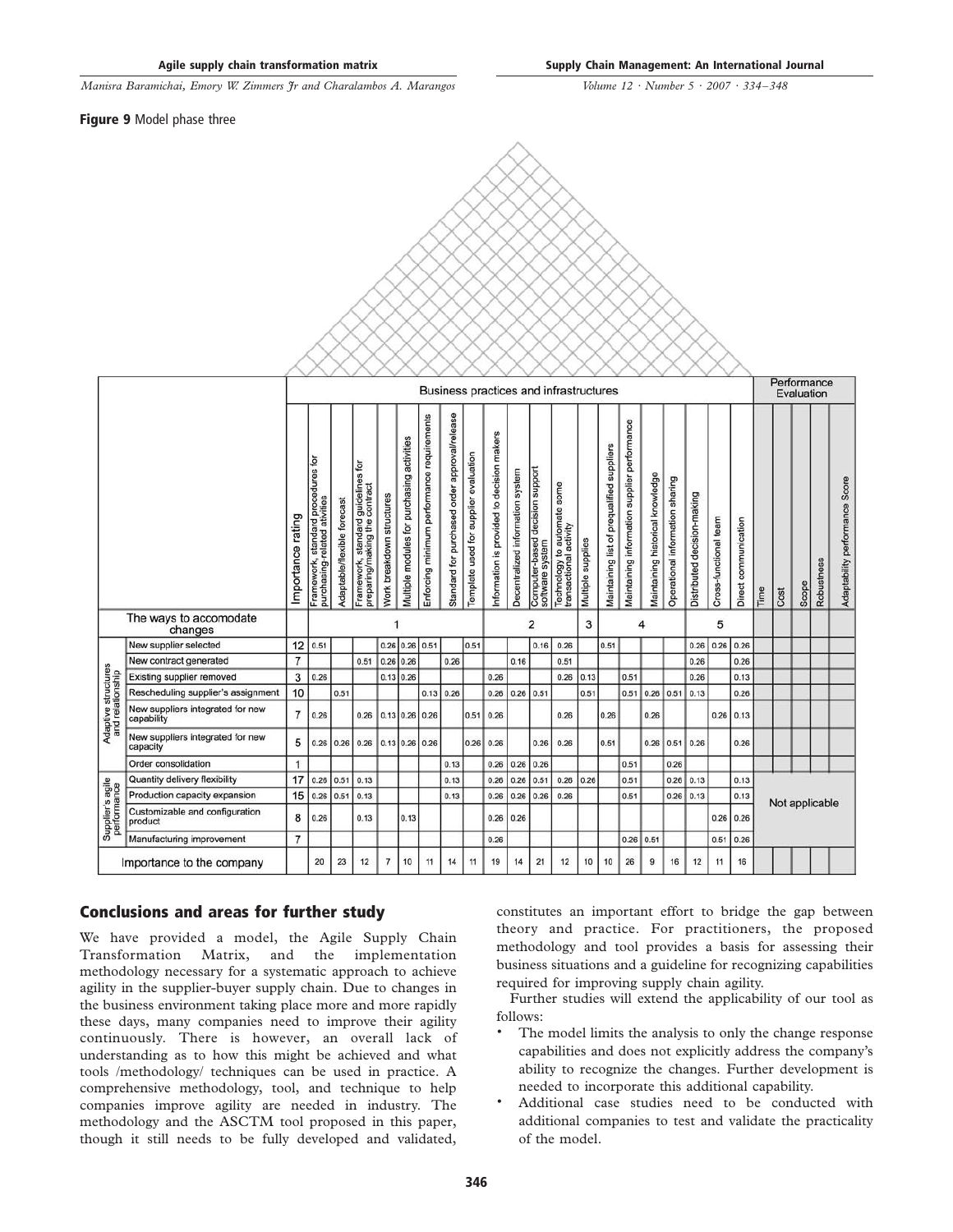. Development of the criteria for supplier performance evaluations in order to ensure the selection of appropriate suppliers consistent with the agility approach adopted by each company.

## **References**

- Akoa, Y. (1990), Quality Function Deployment: Integrating Customer Requirement into Product Design, Productivity Press, Cambridge, MA.
- Bititci, U.S., Mendibil, K., Martinez, V. and Albores, P. (2005), "Measuring and managing performance in extended enterprises", International Journal of Operations & Production Management, Vol. 25 No. 4, pp. 333-53.
- Braunscheidel, J.M. (2005), "Antecedents of supply chain agility: an empirical investigation", PhD dissertation, The State University of New York at Buffalo, Buffalo, NY.
- Brown, J. and Zhang, J. (1999), "Extended and virtual enterprises: similarities and differences", International Journal of Agile Management Systems, Vol. 1 No. 1, pp. 30-6.
- Christopher, M. (2000), "The agile supply chain: competing in volatile markets", Industrial Marketing Management, Vol. 29 No. 1, pp. 37-44.
- Christopher, M. and Towill, D.R. (2000), "Supply chain migration from lean and functional to agile and customized", Supply Chain Management, Vol. 5 No. 4, pp. 206-13.
- Dove, R. (1996), Tools for Analyzing and Constructing Agile Capabilities, Perspectives on Agility Series, Agility Forum, Bethlehem, PA.
- Goldman, S.L., Nagel, R.N. and Preiss, K. (1994), Agile Competitors and Virtual Organizations: Strategies for Enriching the Customer, Van Norstrand Reinhold, New York, NY.
- Goronson, H.T. (1999), The Agile Virtual Enterprise, Quorum Books, Westport, CT.
- Hoek, R.V. (2001), "E-supply chains virtually non-existing", International Journal of Supply Chain Management, Vol. 6 No. 1, pp. 21-4.
- Hoek, R., Harrison, A. and Christopher, M. (2001), "Measuring agile capabilities in the supply chain", International Journal of Operations & Production Management, Vol. 21 Nos 1/2, pp. 126-38.
- IDC (2002), Transformational Outsourcing: Helping Companies Adapt to a Volatile Future, IDC, Framingham MA, available at: www.pt.capgemini.com/novidades/ documentos/t-outsourcing.pdf
- Jackson, M. and Johansson, C. (2003), "An agility analysis from a production system perspective", Integrated Manufacturing Systems, Vol. 14 No. 6, pp. 482-8.
- Jordan, J.A. and Michel, F.J. (2000), Next Generation Manufacturing: Methods and Techniques, John Wiley & Sons, New York, NY.
- Lambert, D.M. (2004), "The eight essential supply chain management processes", Supply Chain Management Review, Vol. 8 No. 6, pp. 18-26.
- Mentzer, J.T., Dewitt, W., Keebler, J.S., Min, S., Nix, N.W. and Smith, C.D. (2001), "Defining supply chain management", *Journal of Business Logistics*, Vol. 22 No. 2, pp. 1-25.
- Mizuno, S. and Akoa, Y. (1994), QFD: The Customer-driven Approach to Quality Planning and Deployment, Asian Productivity Organization, Tokyo.
- Mohr, J. and Nevin, J.R. (1990), "Communication strategies in marketing channels: a theoretical perspective", *Journal of* Marketing, Vol. 54 No. 4, pp. 36-51.
- Naylor, J.B., Naim, M.M. and Berry, D. (1999), "Legibility: interfacing the lean and agile manufacturing paradigm in the total supply chain", International Journal of Production Economics, Vol. 62, pp. 107-18.
- Peck, H. and Jüttner, U. (2000), "Strategy and relationships: defining the interface in supply chain contexts", The International Journal of Logistics Management, Vol. 11 No. 2, pp. 33-44.
- Preiss, K., Goldman, S.L. and Nagel, R.N. (1996), Cooperate to Compete: Building Agile Business Relationships, Van Nostrand Reinhold, New York, NY.
- Preiss, K. and Ray, M.R. (2000), "Time-based costing part 1: costing for a dynamic business environment, part 2: scope and application", Journal of Corporate Accounting and Finance, Vol. 11 Nos 5-6, pp. 65-74.
- Preiss, K. (2005), "Agility some thoughts on where we go next and smart business networks", paper presented at Lehigh University, Bethlehem, PA, 3 August.
- Rich, N. and Hines, P. (1997), "Supply chain management and time-based competition: the role of the supplier association", International Journal of Physical Distribution & Logistics Management, Vol. 27 Nos 3-4, pp. 210-26.
- Satty, L.T. (2001), Decision Making for Leaders, RWS Publications, Pittsburgh, PA.
- Scott, C. and Westbrook, R. (1991), "New strategic tools for supply chain management", International Journal of Physical Distribution & Logistics Management, Vol. 21 No. 1, pp. 22-3.
- Sharifi, H. and Zhang, Z. (2001), "Agile manufacturing in practice – application of a methodology", International Journal of Operations & Production Management, Vol. 21 Nos 5/6, pp. 772-94.
- Swafford, P.M. (2003), "Theoretical development and empirical investigation of supply chain agility", PhD dissertation, Georgia Institute of Technology, Athens, GA.
- Van der Vorst, J. and Beulens, A. (2002), "Identifying source of uncertainty to generate supply chain redesign strategies", International Journal of Physical Distribution & Logistics Management, Vol. 36 No. 6, pp. 409-30.
- Webster, F.E. (1992), "The changing role of marketing in the corporation", *Journal of Marketing*, Vol. 56 No. 4, pp. 1-17.
- Zsidisin, G.A., Ellram, L.M., Cartet, J.R. and Cavinato, J. (2004), "An analysis of supply risk assessment techniques", International Journal of Physical Distribution & Logistics Management, Vol. 34 No. 5, pp. 397-413.
- Zultner, R.E. (1995), "Software QFD: the North American experience", Proceedings of the 1st Pacific Rim Symposium on Quality Function Deployment: Sydney, Australia, 15-17 February 1995, Macquarie Graduate School of Management, Australia, pp. 163-74.
- Zultner, R.E. (2005), "The essential role of QFD in design for six sigma: modern QFD for modern TQM", Transactions from the 17th Symposium on QFD, QFD Institute, Ann Arbor, MI, pp. 73-85.

## Further reading

Beckett, R. (2003), "Determining the anatomy of business systems for a virtual enterprise", Computers in Industry, Vol. 51, pp. 127-38.